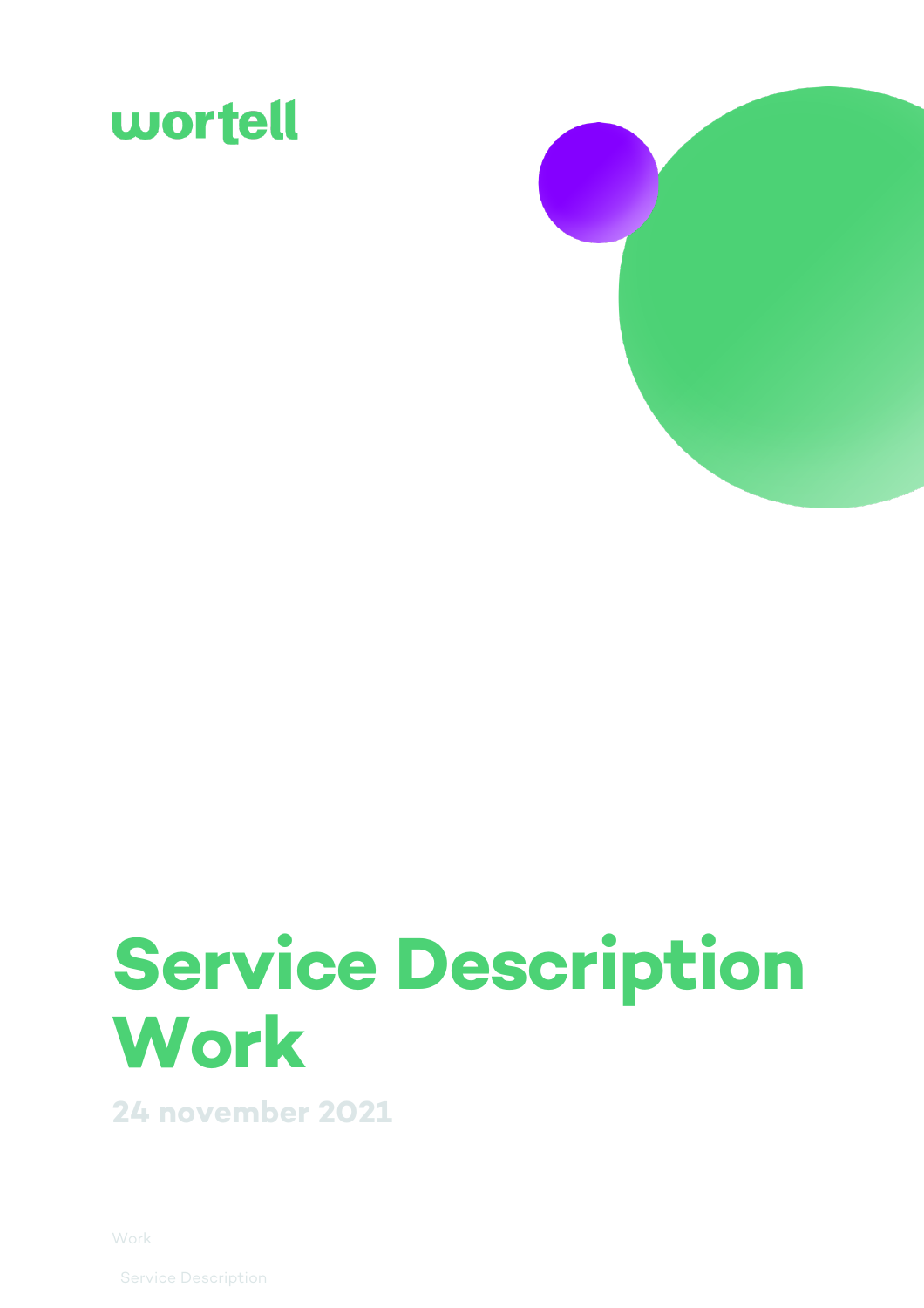## **Table of contents**

| $\mathbf{1}$            |  |
|-------------------------|--|
| 1.1                     |  |
| 1.2                     |  |
| 1.2.1                   |  |
| $\overline{\mathbf{2}}$ |  |
| 3                       |  |
| 3.1                     |  |
| 3.2                     |  |
| 3.3                     |  |
| 3.4                     |  |
| 4                       |  |
| 4.1                     |  |
| 4.2                     |  |
| 4.3                     |  |
| 4.4                     |  |
| 4.5                     |  |
| 5                       |  |
| 5.1                     |  |
| 5.2                     |  |
| 5.3                     |  |
| 5.4                     |  |
| 5.5                     |  |
| 6                       |  |
| 6.1                     |  |
| 6.2                     |  |
| 6.3                     |  |
| 6.4                     |  |
| 7                       |  |
| 7.1                     |  |
| 7.2                     |  |
|                         |  |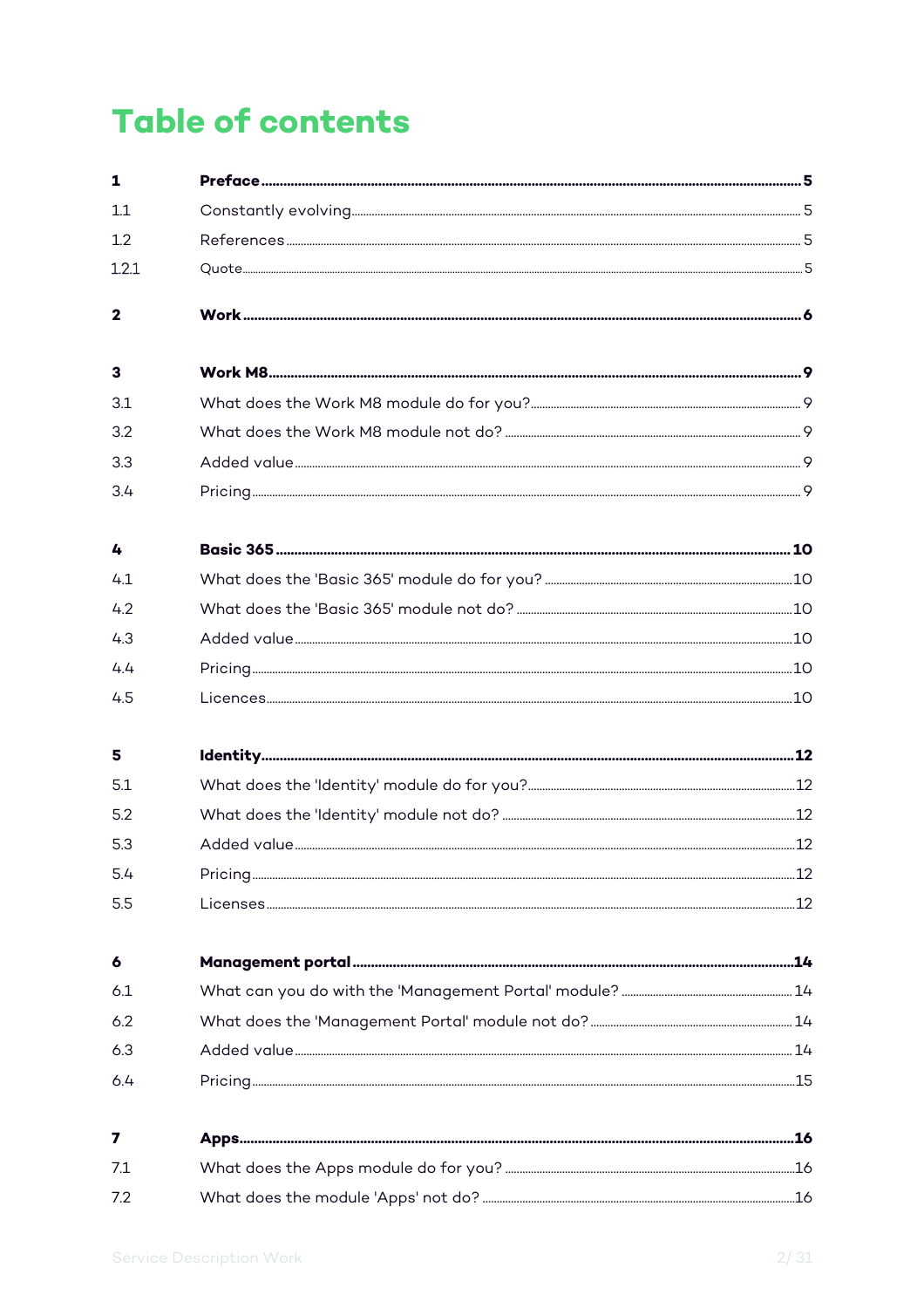| 7.3  |  |
|------|--|
| 7.4  |  |
| 8    |  |
| 8.1  |  |
| 8.2  |  |
| 8.3  |  |
| 8.4  |  |
| 9    |  |
| 9.1  |  |
| 9.2  |  |
| 9.3  |  |
| 9.4  |  |
| 10   |  |
| 10.1 |  |
| 10.2 |  |
| 10.3 |  |
| 10.4 |  |
| 11   |  |
| 11.1 |  |
| 11.2 |  |
| 11.3 |  |
| 11.4 |  |
| 12   |  |
| 12.1 |  |
| 12.2 |  |
| 12.3 |  |
| 12.4 |  |
| 12.5 |  |
| 13   |  |
| 13.1 |  |
| 13.2 |  |
| 13.3 |  |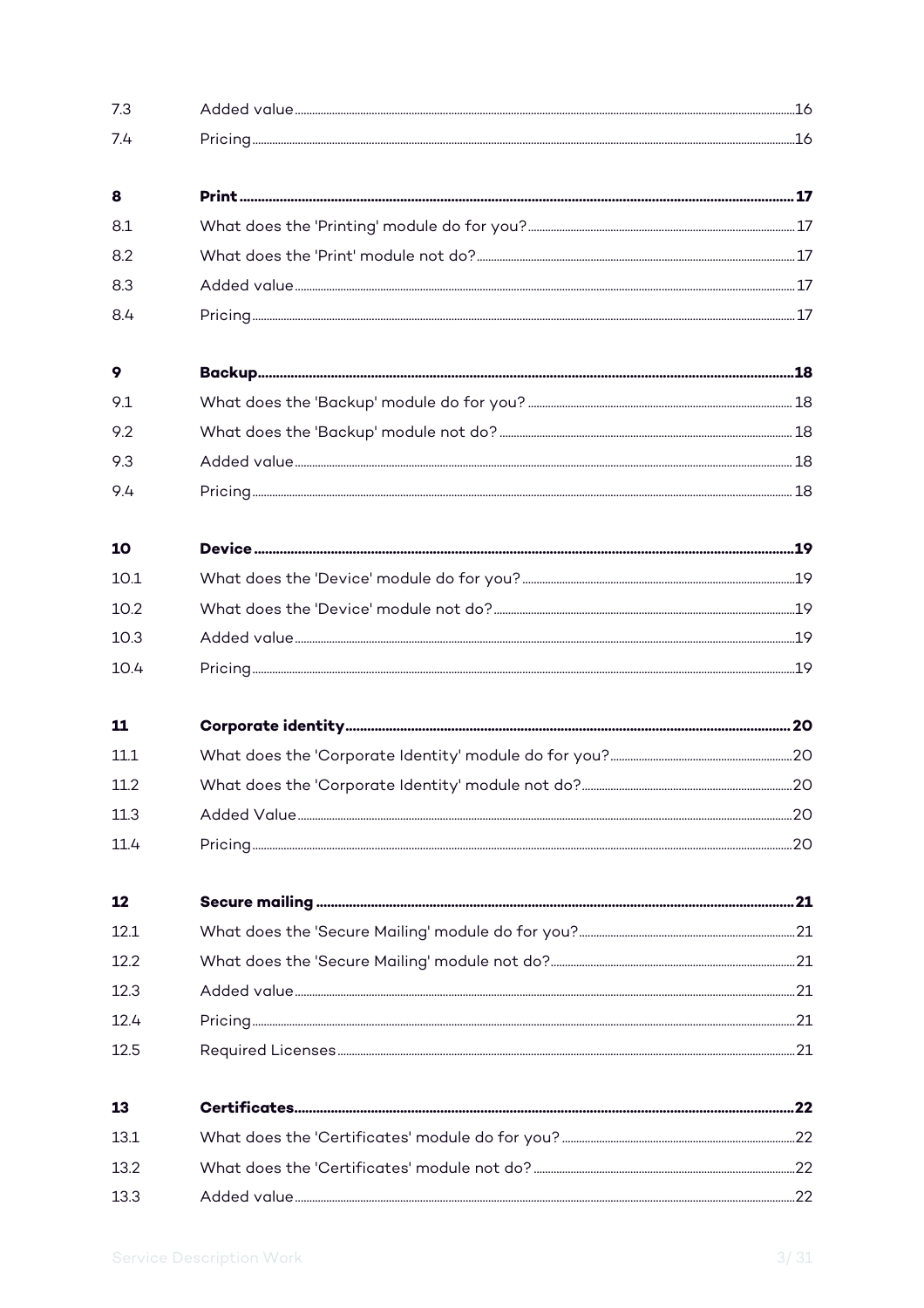| 13.4 |  |
|------|--|
| 13.5 |  |
| 14   |  |
| 14.1 |  |
| 14.2 |  |
| 14.3 |  |
| 14.4 |  |
| 14.5 |  |
| 15   |  |
| 15.1 |  |
| 15.2 |  |
| 15.3 |  |
| 15.4 |  |
| 15.5 |  |
| 16   |  |
| 16.1 |  |
| 16.2 |  |
| 16.3 |  |
| 16.4 |  |
| 16.5 |  |
| 17   |  |
| 17.1 |  |
| 17.2 |  |
| 17.3 |  |
| 17.4 |  |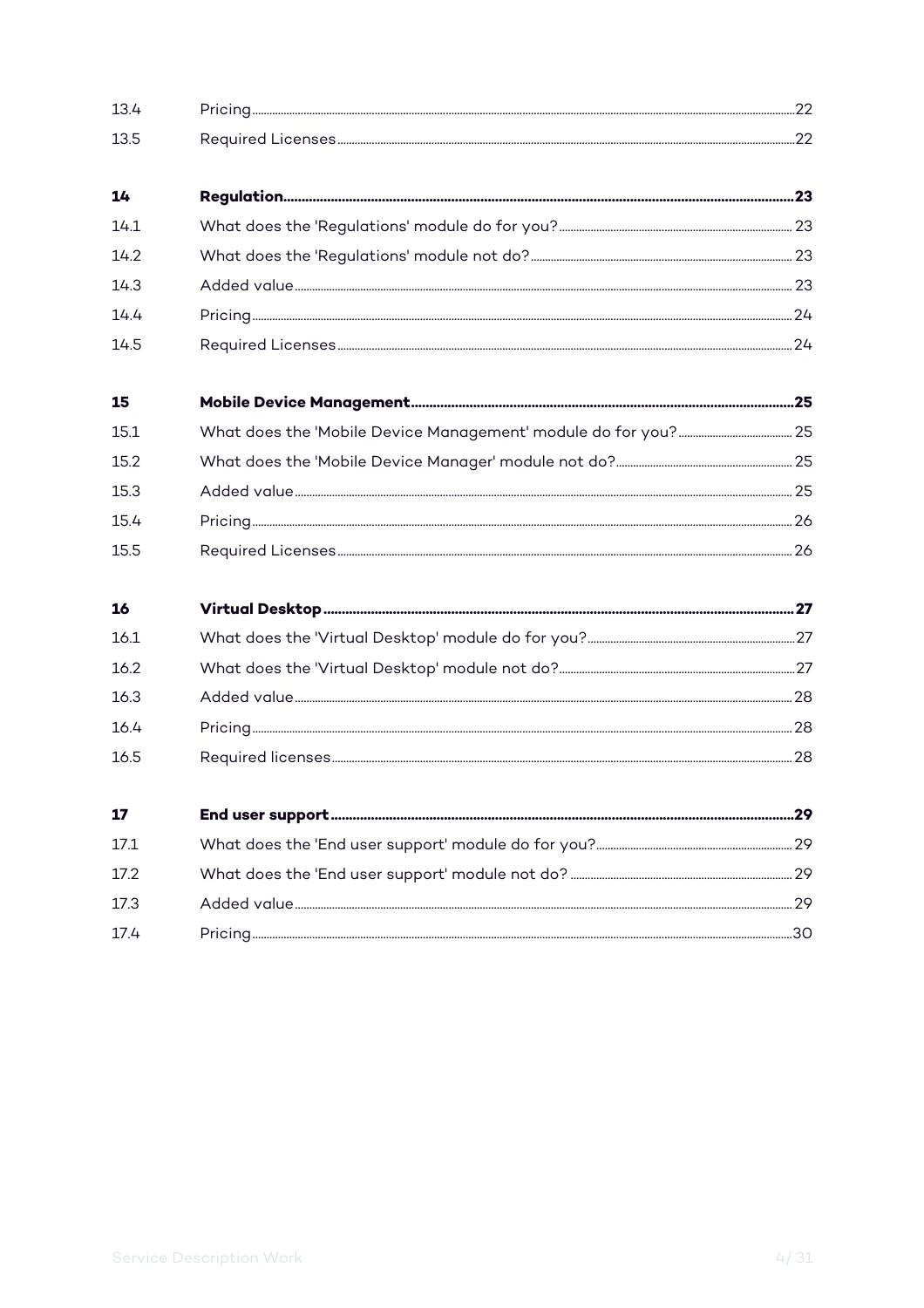### **1 Preface**

#### **1.1 Constantly evolving**

Microsoft 365 is a service from Microsoft that is constantly evolving. We are therefore constantly adapting our services to the services of Microsoft 365. As a result, we may have to adjust our service description during the period that we provide our services to you. Our starting point is that we will always offer a service that remains at least the same or offers the same experience.

#### **1.2 References**

#### **Quote**

This document is underpinning in the agreement between Wortell and your organization. The modules included in the quotation that Wortell has issued are part of the scope of the service. Modules from the Service Description that are not mentioned in the quotation are not part of the service. Additional modules can be added via your Account Manager, who will issue an additional quotation for this.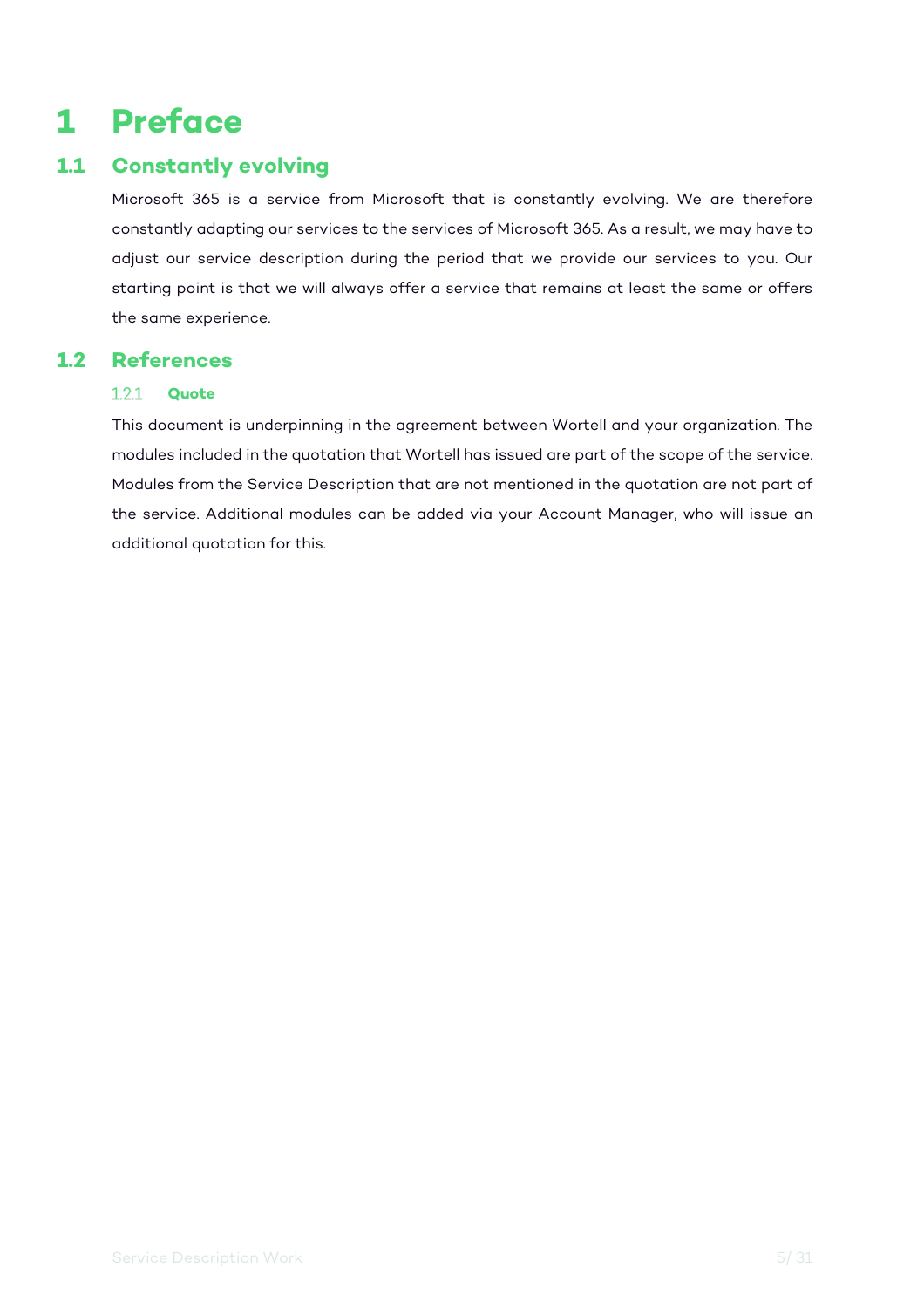### **2 Work**

Work is a secure, managed and automated cloud platform based on Microsoft 365. Work is accessible from a mobile, fixed or virtual device, and includes the basic provision of digital identities and secure user authentication.

Work can be supplemented with additional modules, which provide the most common functions of a workplace. These include making your applications available and updating them, supplying physical devices such as laptops and smartphones, and providing end-user support.

Work is highly automated, so the workplace is always up-to-date, and integrates seamlessly with other Wortell services such as Debble, Protect and Teams Calling. In addition, Work enables healthcare institutions and government authorities to be compliant with current legislation and regulations.

Work offers the choice of Windows 10 and MacOS. Work can be used in existing environments or as a new environment.

What is not included in Work:

- *Network and connectivity adjustments at your location(s)*
- *Functional design of Microsoft 365*
- *Functional application management*
- *Supporting Identity providers other than Azure Active Directory and Identity tooling other than the Work standard*
- *Setting up, managing and securing platforms other than Microsoft 365 (so no support on Google or Amazon, however we will include the supporting platforms used by our modules).*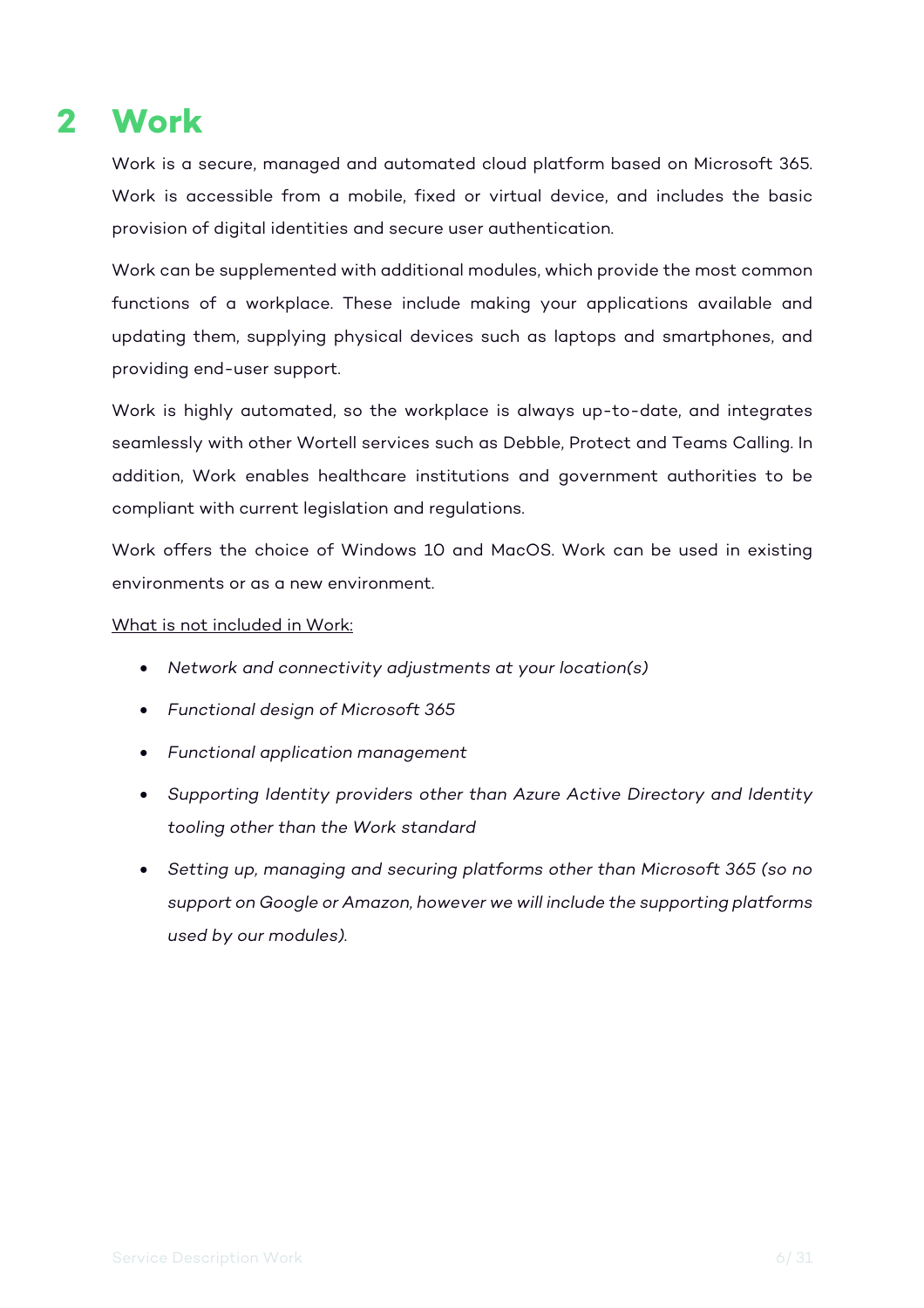Work consists of a number of components:

| <b>Get to WORK</b>                | a *<br>Identity<br>Managementportal<br>Basic 365<br><b>WORK M8</b>          | Core             |
|-----------------------------------|-----------------------------------------------------------------------------|------------------|
|                                   | Virtual Workplace<br>Mobile Device Management<br>Certificates<br>Regulation |                  |
| ⊜<br><b>Licenses</b><br>Migration | End user support<br>Corporate identity<br>Secure emailing                   | <b>Additions</b> |
|                                   | Device<br>Backup<br>Printing<br>Apps                                        |                  |
| Protect.<br>24.7 Security         | 嚼<br>Meet.)<br>Work.)<br>Call  Rooms<br>Debble<br>Digital Vital             |                  |

Core\*

- Work M8
- Basic 365
- Identity
- Management portal

#### Additions\*\*

- Device
- Virtual Desktop
- Printing
- Backup
- Applications
- Secure emailing
- Mobile Device Management
- Regulation
- Certificates
- Corporate identity
- End user support

\* Always form part of the service. The activities for MacOS management only if this is explicitly stated in the price quote (Apple Workspace Management).

\*\* Optional modules that only apply if they have been purchased (listed separately in the quotation).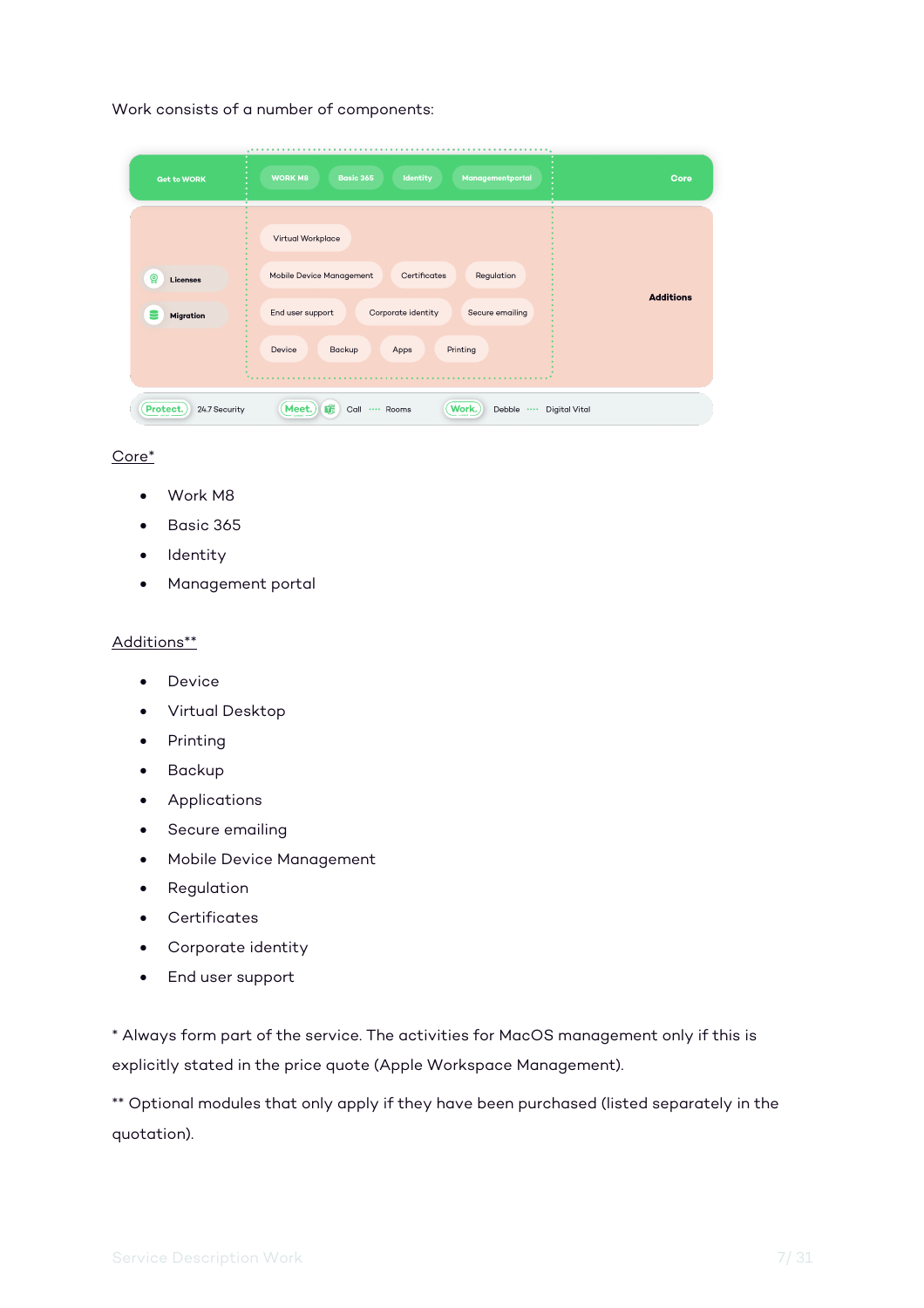There are also one-off components such as drawing up a transition plan (*Get to Work*) and carrying out a *migration* from the existing situation to Work. These are not described in this Service Description.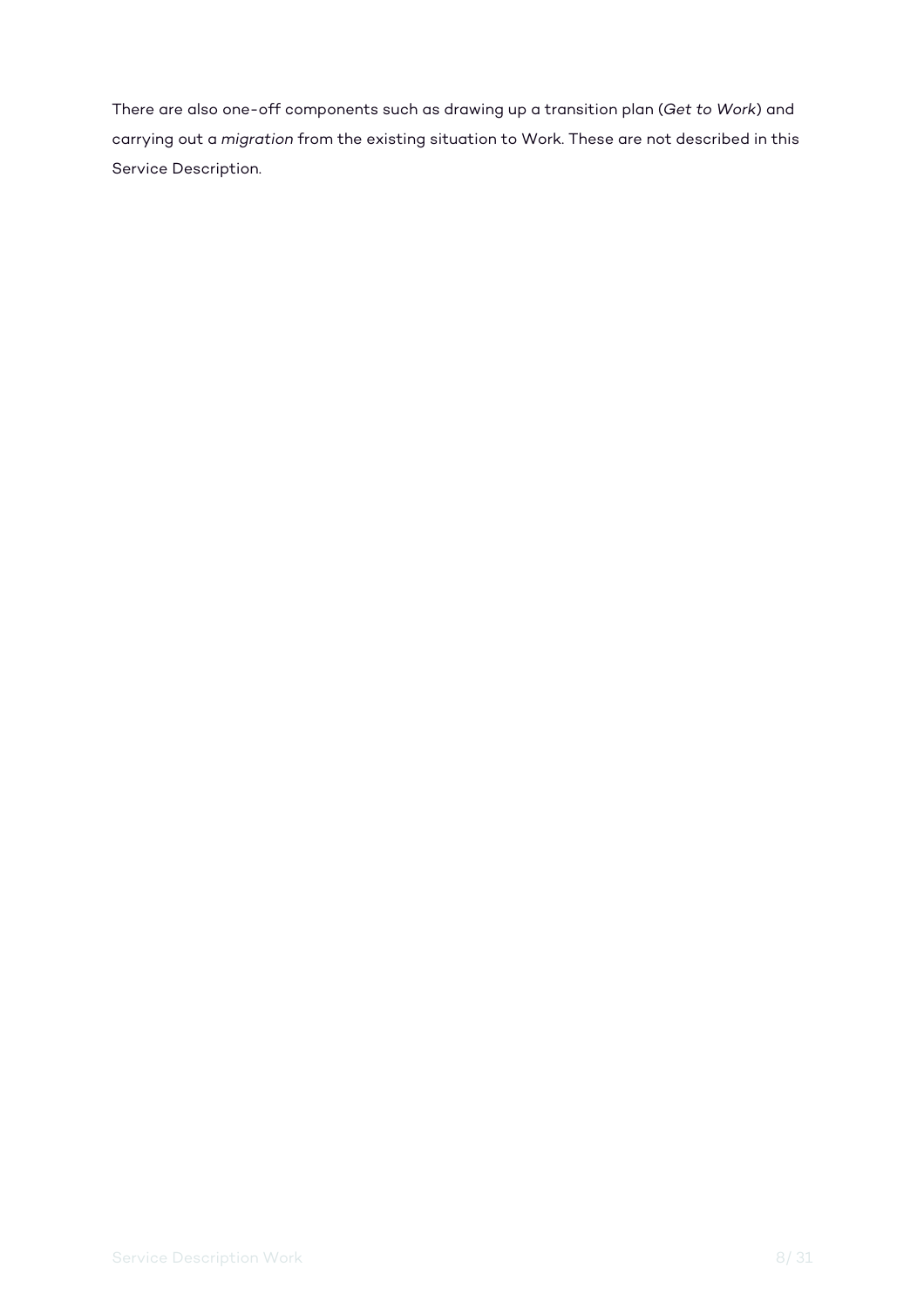### **3 Work M8**

Work M8 is an *automation engine* developed by Wortell. Work M8 takes care of the entire initial configuration of the cloud platform. Work M8 then coordinates the management and service tasks required to keep the environment up to date and to enable change and recovery tasks.

#### **3.1 What does the Work M8 module do for you?**

- Initial configuration of Work and the various modules that are purchased in the Microsoft 365 environment of the customer.
- Perform management tasks as described in the various modules in this document
- Making changes
- Monitor the environment and correct any deviations WorkM8 detects from the established configuration
- Product billing

#### **3.2 What does the Work M8 module not do?**

- Execute non-standard changes. These are requested through the regular change process and are then implemented as a Change, based on subsequent calculation.
- Troubleshooting
- Cleaning up existing (historic) environments

#### **3.3 Added value**

- The Work configuration of the cloud environment is always up-to-date
- Managed execution of authorized changes to avoid unexpected disruptions due to configuration changes.
- Increasing consistency of quality and availability of the environment

- Fixed part of the monthly price per employee.
- Surcharge for using MacOS, per device.
- Surcharge for (non-)standard changes via Wortell Services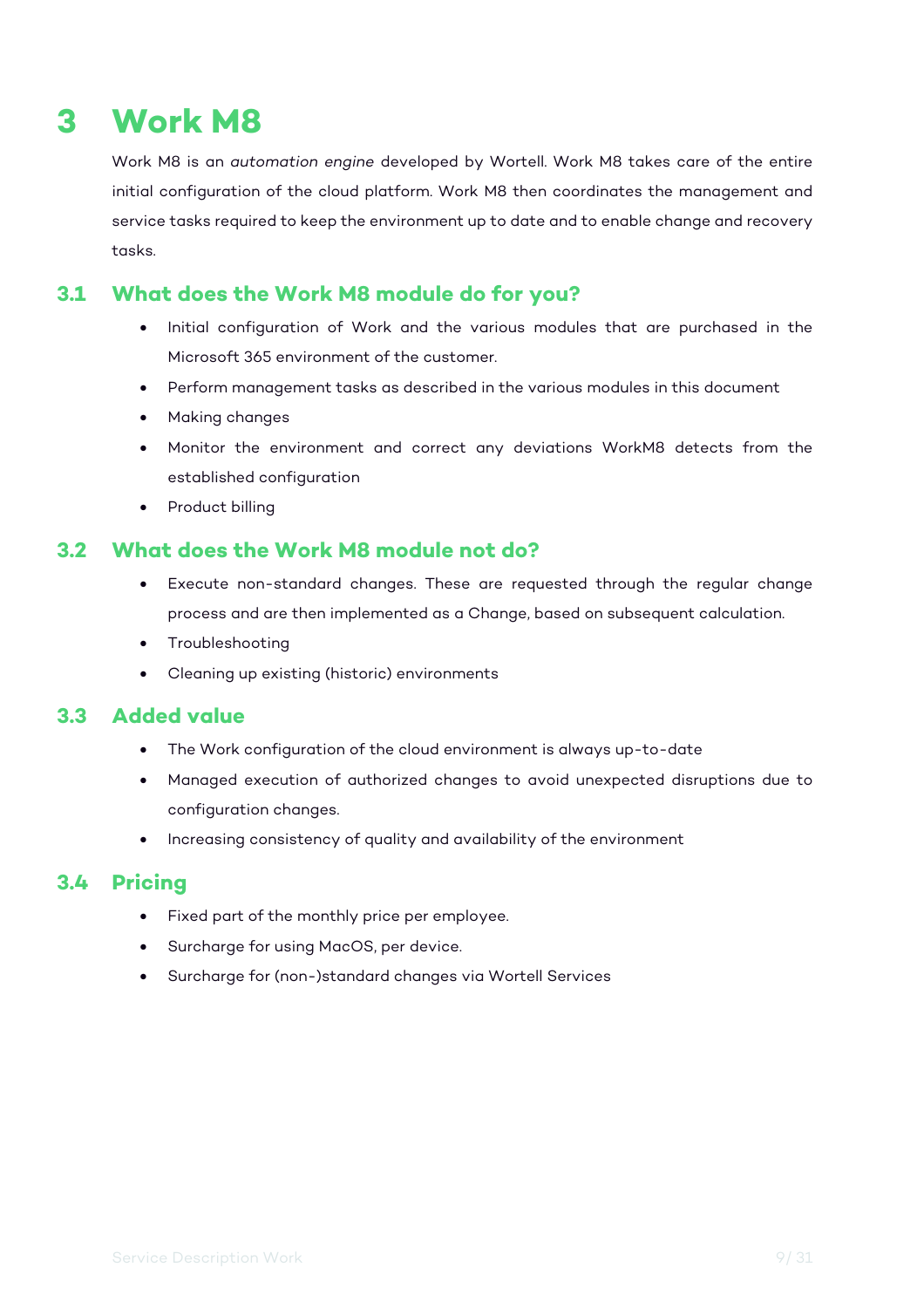### **4 Basic 365**

We provide the basic configuration to get started with Microsoft 365.

#### **4.1 What does the 'Basic 365' module do for you?**

In accordance with the high- and low-level design drawn up by Wortell, setting up and keeping up to date of:

- Basic configuration of Microsoft 365 Tenant
- Basic configuration Conditional Access
- Basic configuration Exchange Online
- Basic configuration Defender
- Basic configuration Teams
- Basic configuration of OneDrive for Business
- Basic configuration of Endpoint Manager
- Autopilot basic configuration
- Permission group naming conventions and configuration policies
- Making the Microsoft 365 Apps, Intune Company Portal, Microsoft Authenticator (on iOS and Android) and the Microsoft Defender for Endpoint client available on Windows 10.

#### **4.2 What does the 'Basic 365' module not do?**

- Functional configuration
- SharePoint configuration (extra charge via Debble)
- All other 365 configuration and customer-specific requirements (surcharge)
- Corporate Identity (additional cost via the Corporate Identity module)
- Migrations (surcharge)

#### **4.3 Added value**

- A uniform, secure base
- Ready for migration
- Ready for the rollout of physical devices

#### **4.4 Pricing**

Price per employee per month.

#### **4.5 Licences**

The following licenses are required for support, depending on the user profile:

- Microsoft 365 F3 + Defender for Endpoint + Defender for Office 365
- Microsoft Business Premium + Defender for Endpoint + Windows 10 E3 (<300 users)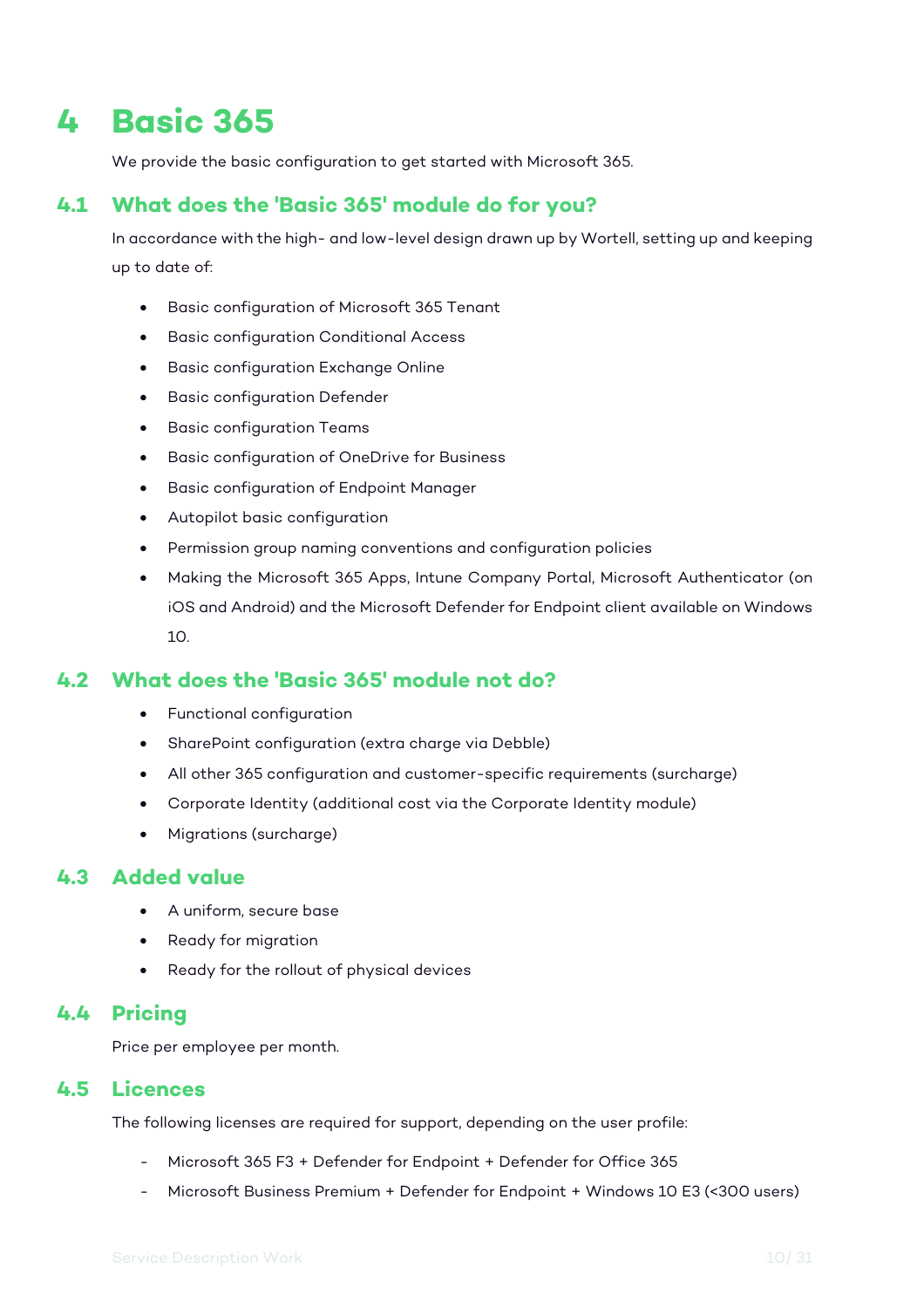- Microsoft 365 E3 + Defender for Endpoint + Defender for Office 365 plan 1
- Microsoft 365 E5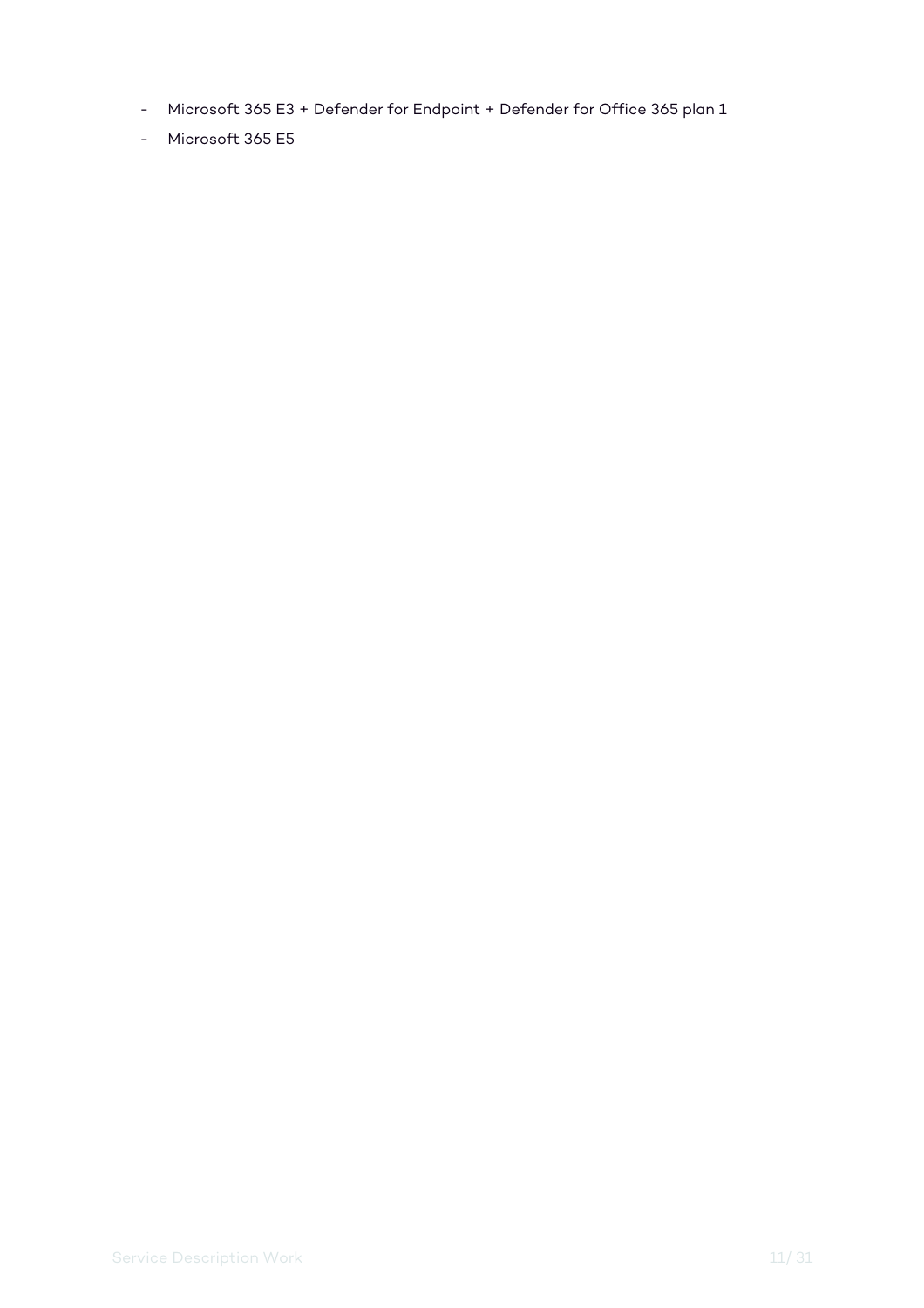### **5 Identity**

The 'Identity' module provides a central system for the unequivocal entry and management of digital identities and the allocation of roles, functionalities and authorizations.

#### **5.1 What does the 'Identity' module do for you?**

- Assign and track Azure Active Directory users, groups, and permissions
- Establishing and maintaining an emergency access procedure (including a so-called *break glass account*)
- Setting up *privileged identity* for admin roles
- Offering password recovery functionality
- Make Multi Factor Authentication Available
- Configuring Password Protection
- Naming convention for login accounts, roles and permission groups

#### **5.2 What does the 'Identity' module not do?**

- Interface with or setup of Active Directory (surcharge)
- Interface (es) with or setting up processes linked to another system, such as an HR or ERP application (extra cost)
- Linking physical security keys (surcharge)
- Microsoft Authenticator App set up on phone (surcharge)

#### **5.3 Added value**

- Unambiguous setup and management of digital identity
- Increased protection for login accounts
- The first step to signing in without a password

#### **5.4 Pricing**

- Price per employee per month
- Surcharge per interface to an authorized source system, one-time and a monthly surcharge per interface.

#### **5.5 Licenses**

This functionality is part of the licenses mentioned below, every user must have one of these, the exact choice depends on the chosen profile.

- Microsoft 365 E5
- Microsoft E5 Security
- Microsoft F5 Security
- Azure Active Directory Premium Plan 2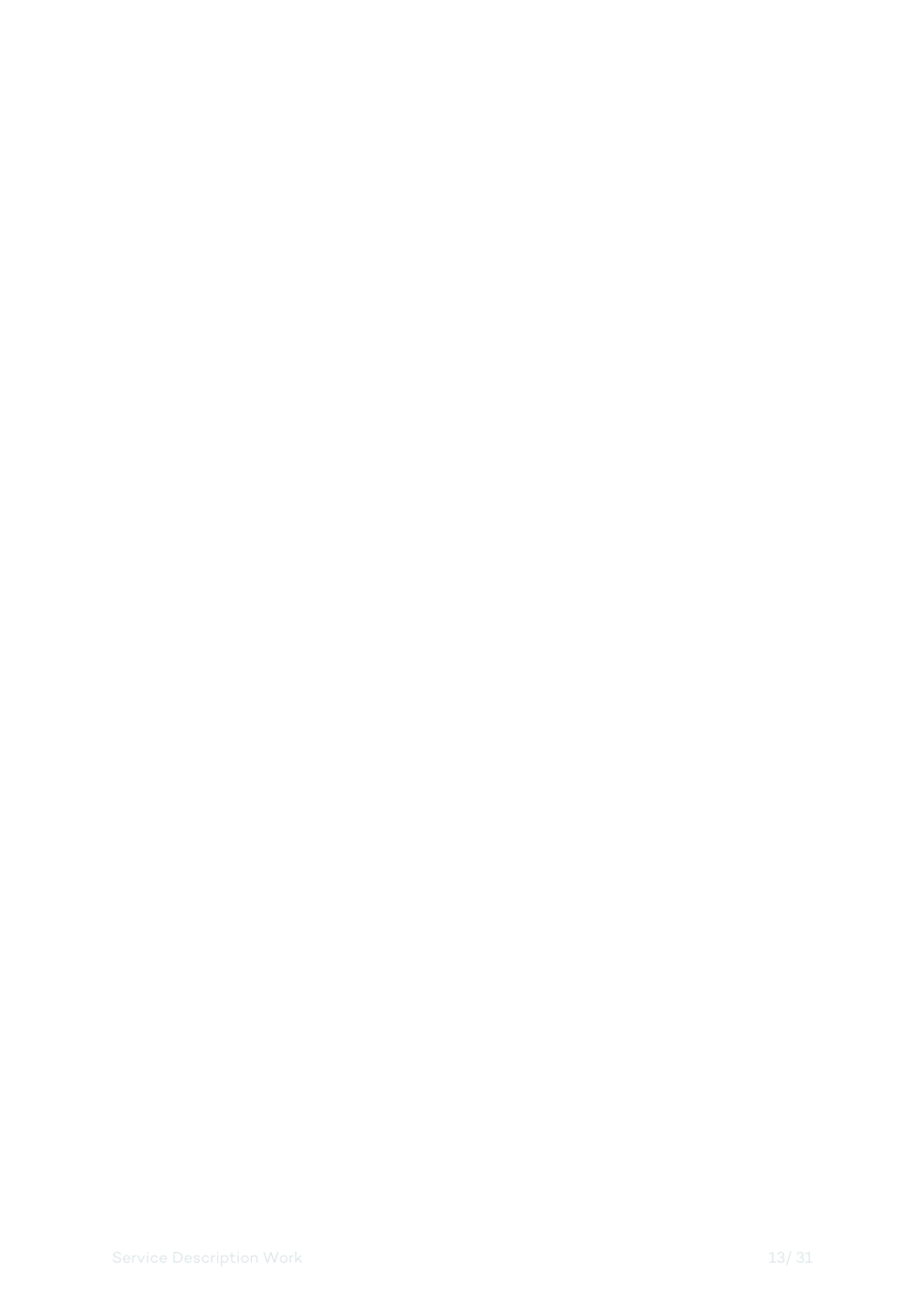### **6 Management portal**

A web portal for *key users\** where management tasks concerning identity management, such as password recovery and on-boarding / off-boarding processes can be viewed and executed.

\*The group of *key users* has extra permissions compared to end users. They can perform specific tasks in the management portal.

#### **6.1 What can you do with the 'Management Portal' module?**

- Key users can create and manage users and groups
- Upscaling and downscaling Microsoft licenses purchased via the CSP program incase Wortell is the CSP partner
- Notifications when on or off boarding
- Resetting Passwords
- Assign apps to users
- Mailbox management
- Resetting a user's MFA settings so that they can go through the process again, for example in the case of a new phone number
- Import the hash file of new Windows 10 devices for the purpose of starting the rewinding process of Autopilot
- Gain insight into the compliance status of devices in use by an employee
- Remote blocking and/or deleting of a device, e.g. in case of loss or theft
- Insights in the Teams, Owners and Members of Microsoft Teams

#### **6.2 What does the 'Management Portal' module not do?**

- Making a mobile app available. The functionality is only available as a (mobile) webpage.
- Linking source systems (surcharge)
- Self-service tasks other than managing digital identities and managed devices
- Management and monitoring of the required Azure infrastructure (additional cost)
- Implementing changes in the target system via an intermediate process or system. This is because changes are implemented directly in the target system from the submission via the Management Portal. Technical jargon: there is no *metaverse*.
- Create and manage Microsoft Teams (additional cost via Debble Teams Governance)
- Wortell does not manually perform the tasks that you can perform via the Management Portal for you. You perform these tasks yourself in the Management Portal and do not submit them to Wortell as a separate change request.

#### **6.3 Added value**

• Independently perform common mutations to accounts and groups.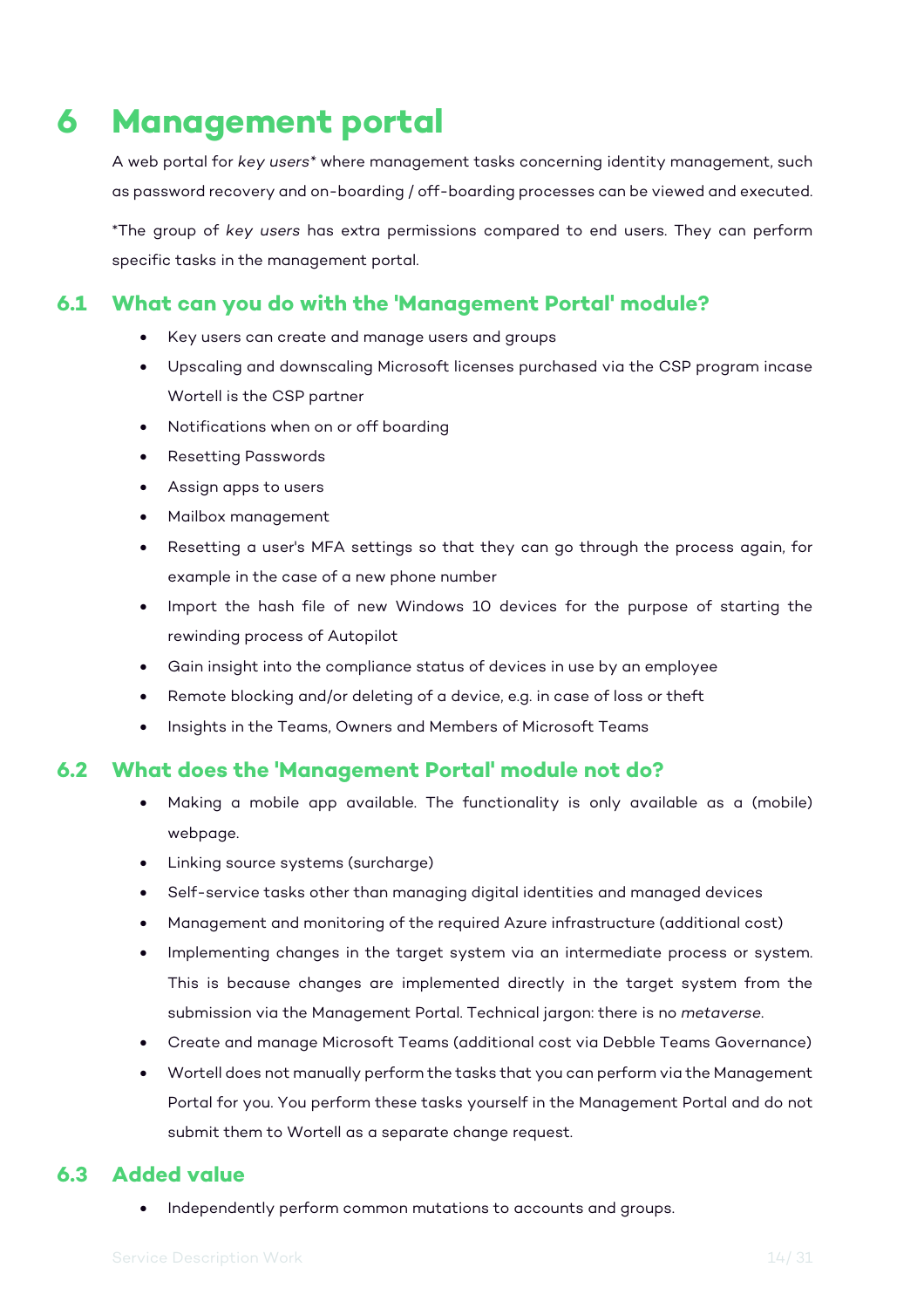- Assign applications to users yourself.
- Being *in* control.

### **6.4 Pricing**

• Price per employee per month.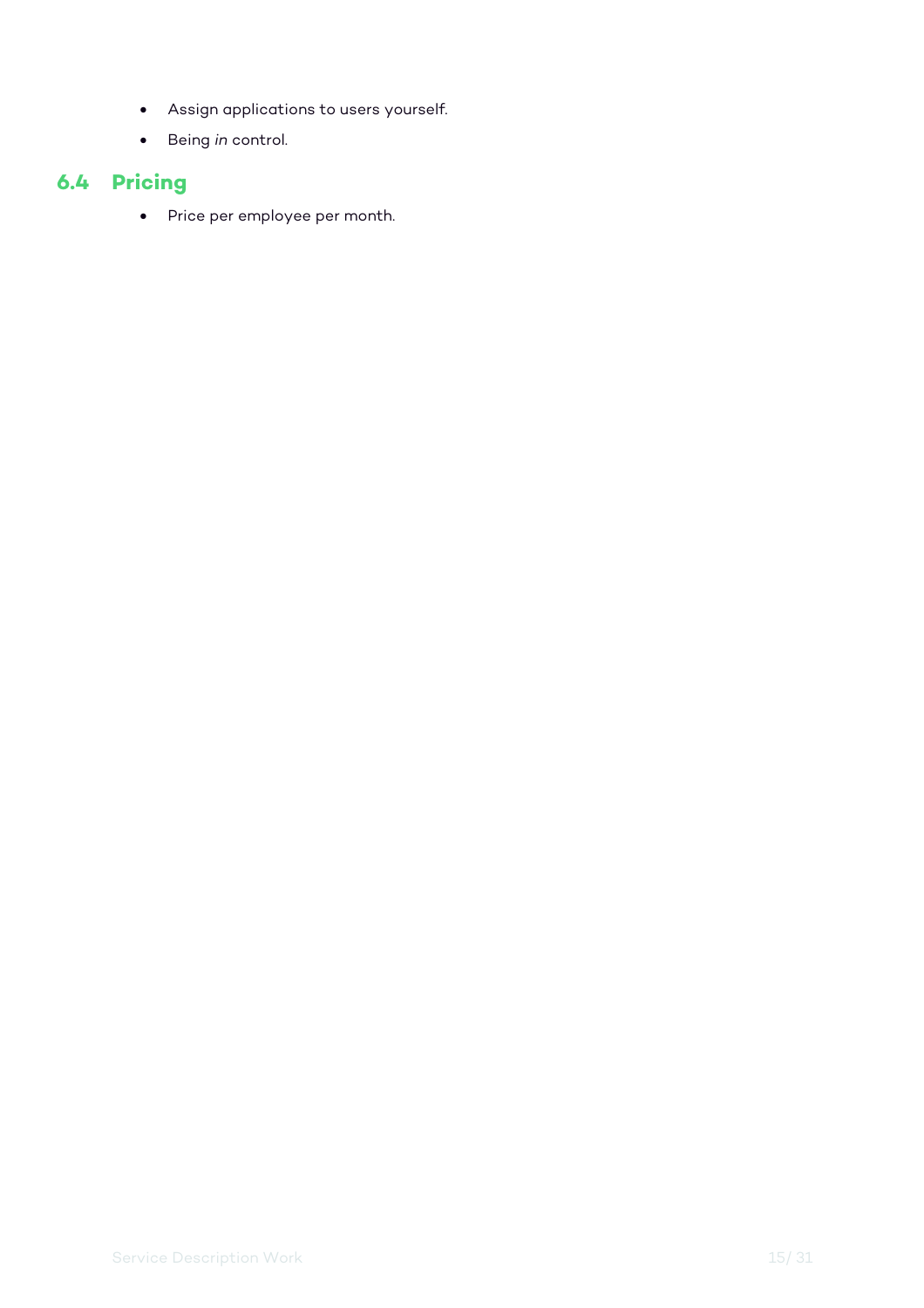### **7 Apps**

Central system to easily make apps available on Windows 10 and update them periodically.

#### **7.1 What does the Apps module do for you?**

- Availability of thousands of apps from a list compiled by Wortell
- Making new versions of applications available through the Apps Module
- Apps are available from a folder in the Start Menu and the Wortell App Launcher.
- Apps should be made available in the most suitable form per device (for example: the local Outlook app should be started on the user's own workstation; the webmail should be started on a temporary or shared workstation).
- Employees will only see the apps they are entitled to based on the AAD groups they have been added to.

#### **7.2 What does the module 'Apps' not do?**

- Making apps available on macOS.
- Apps on Azure Virtual Desktop, Citrix, RDS or similar solutions (additional cost via the Virtual Desktop module).
- Apps that are technically not well packaged with MSIX
- Make apps available on mobile devices (additional cost via the Mobile Device Management module).
- Management of the underlying databases and infrastructure of the apps
- Packaging of company-specific apps and updating them on request (additional cost).
- Make apps available on SharePoint (additional cost via module Debble).
- Proactively identify important new versions of company-specific apps.
- Providing the necessary software licenses for the apps.

#### **7.3 Added value**

- Central application management.
- Have your own App Store as an organization.
- Apps are regularly provided with the latest security updates.
- Easier to switch between different environments in migration projects.

- Surcharge on the monthly price per employee for all apps from the Wortell App Store.
- Surcharge per company specific app.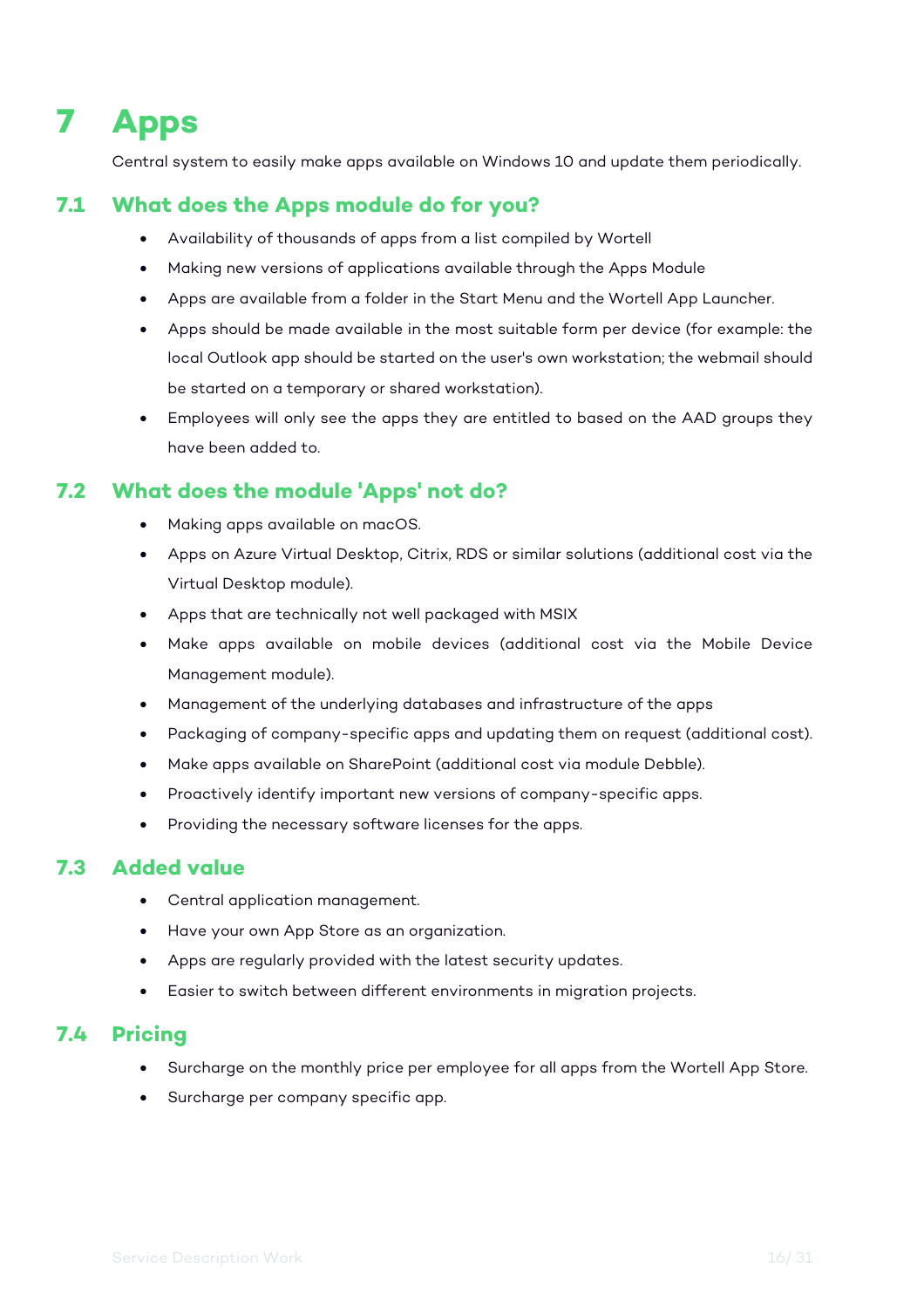### **8 Print**

Centralized home and office printing from Windows 10, MacOS and supported mobile devices (iOS and Android). Offers features like *follow-me printing* and *secure printing*.

#### **8.1 What does the 'Printing' module do for you?**

- Possibility to print
- Retrieve printouts from any managed printer (*follow-me printing*).
- Secure print jobs (*secure release*).

#### **8.2 What does the 'Print' module not do?**

- Print from mobile devices (surcharge via the Mobile Device Management module).
- Customize printers or associated network configuration, as well as the replacement of its parts including cartridges.
- Setting up gateway and associated equipment (additional cost per location).
- Offer extensive printer-specific settings via *follow-me printing*.
- Support for printers not included in the supported printers list (see Appendix).

#### **8.3 Added value**

- Ability to print
- Protect sensitive information by sending print jobs securely.

- Price per employee per month.
- Additional cost per location (for the gateway).
- One-time additional charge for initial setup.
- One-time surcharge for each new printer to be set up.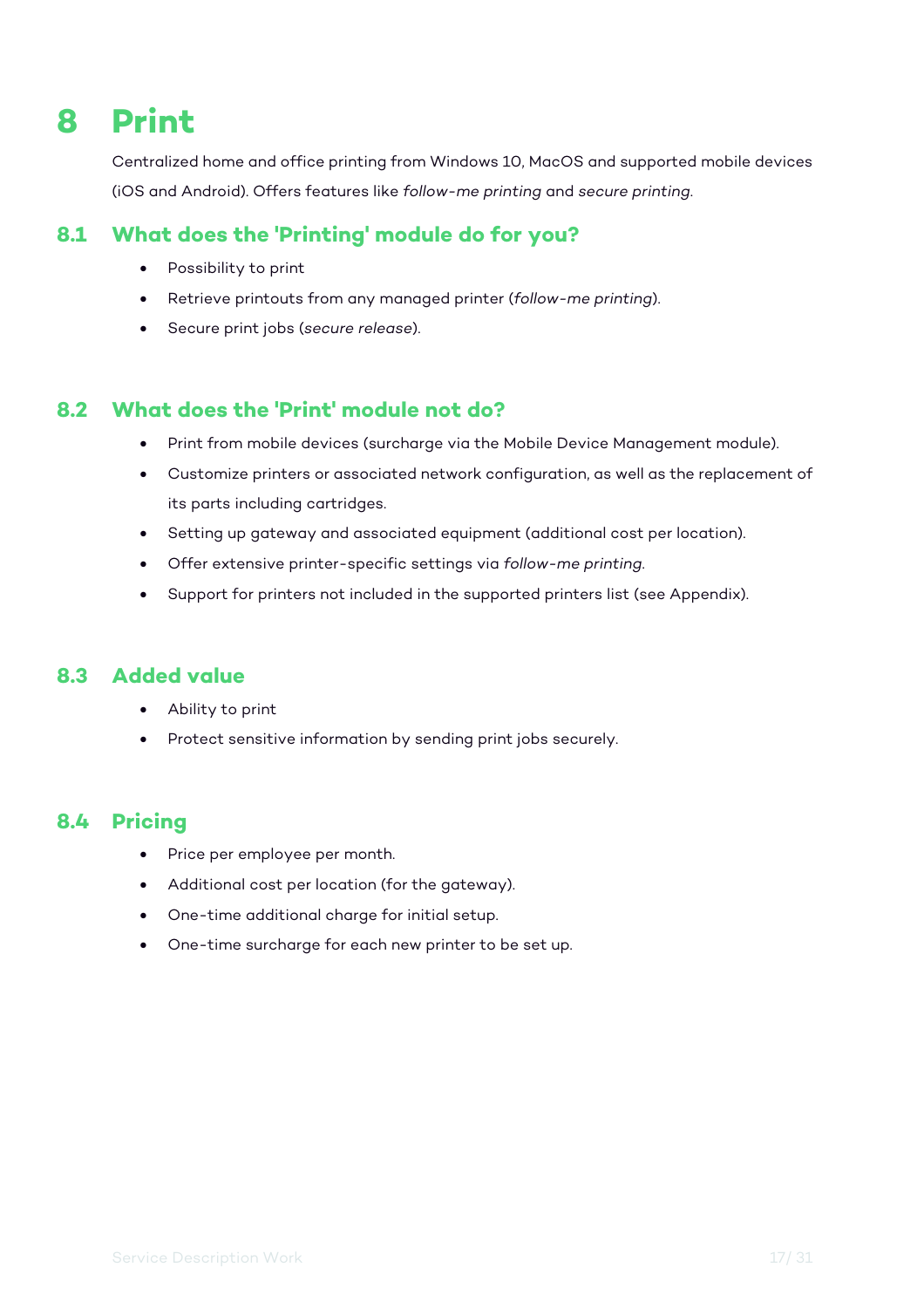### **9 Backup**

A recovery option for data from Exchange Online, SharePoint Online, OneDrive for Business and Microsoft Teams.

#### **9.1 What does the 'Backup' module do for you?**

- Create a copy of data from Exchange Online, SharePoint Online, OneDrive for Business and Microsoft Teams on predefined schedules.
- Unlimited storage in Microsoft Azure.
- Check if the backup is active and take mitigating measures if necessary.
- Monthly reports are made available and discussed.
- Perform a quarterly restore test based on a predefined data set.

#### **9.2 What does the 'Backup' module not do?**

- Handling and resolving individual reports or errors in the backup. As a customer, you will gain insight and control over this so you can take action where necessary.
- Storing of backup data in local data center (surcharge).
- Securing data from other types of sources.
- Safeguard locally saved data on Windows 10 and macOS (except data synced with OneDrive for Business).
- Restore of items data on request (surcharge)

#### **9.3 Added value**

- Copy of own data.
- Demonstrable copy of cloud data in a local data center (to comply with regulations).

- Price per employee per month.
- Surcharge per TB of storage purchased from data center (in case of choice for own data center instead of cloud storage).
- Additional cost for restore (per hour)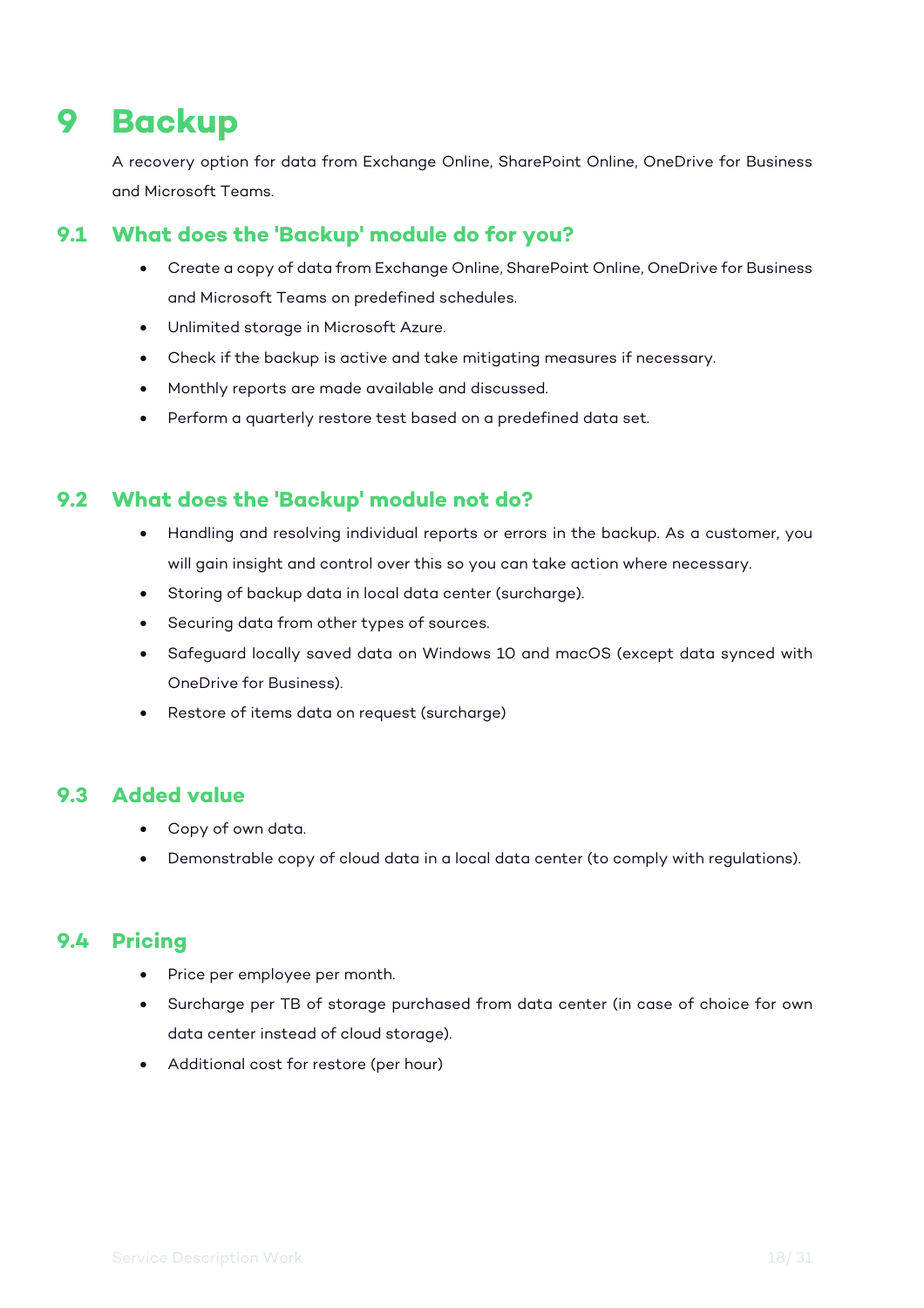### **10 Device**

Via a lease construction or one-off purchase, having a device at your disposal that seamlessly connects to the Work service. When you switch on the device, it is provided with the correct settings and security so that you, as an employee, can get to work straightaway. Physical devices are only delivered in the Netherlands and Belgium.

#### **10.1 What does the 'Device' module do for you?**

- Delivery to home or business address.
- Provides a supported device, then meets the minimum requirements of Work.
- Repair of defects within the warranty period.
- Exchange of defective delivered devices.
- Possibility to purchase corresponding peripherals.
- Ability to order your own equipment through the myWortell app in Microsoft Teams.

#### **10.2 What does the 'Device' module not do?**

- Deliveries outside the Netherlands and Belgium. On request and at an additional cost this is possible. We note that there may be a restriction on some countries.
- Delivery of equipment that is not on our order list.
- User support during commissioning (surcharge).
- Loaner device during repair period.
- Lease relationship with Wortell (runs through supplier).
- In the case of leasing: guarantee that the equipment will continue to meet Work's minimum requirements in terms of specifications for the duration of the lease.

#### **10.3 Added value**

- One supply chain partner for workstation (device and software).
- Immediately the right settings for commissioning.
- Shift to operating expenses (OPEX vs CAPEX) through lease construction.

- Per device one-off or lease per month, for a period of 3 years.
- Delivery and support of devices outside the Netherlands and Belgium on the basis of an estimate.
- Monthly surcharge per device to manage the device lifecycle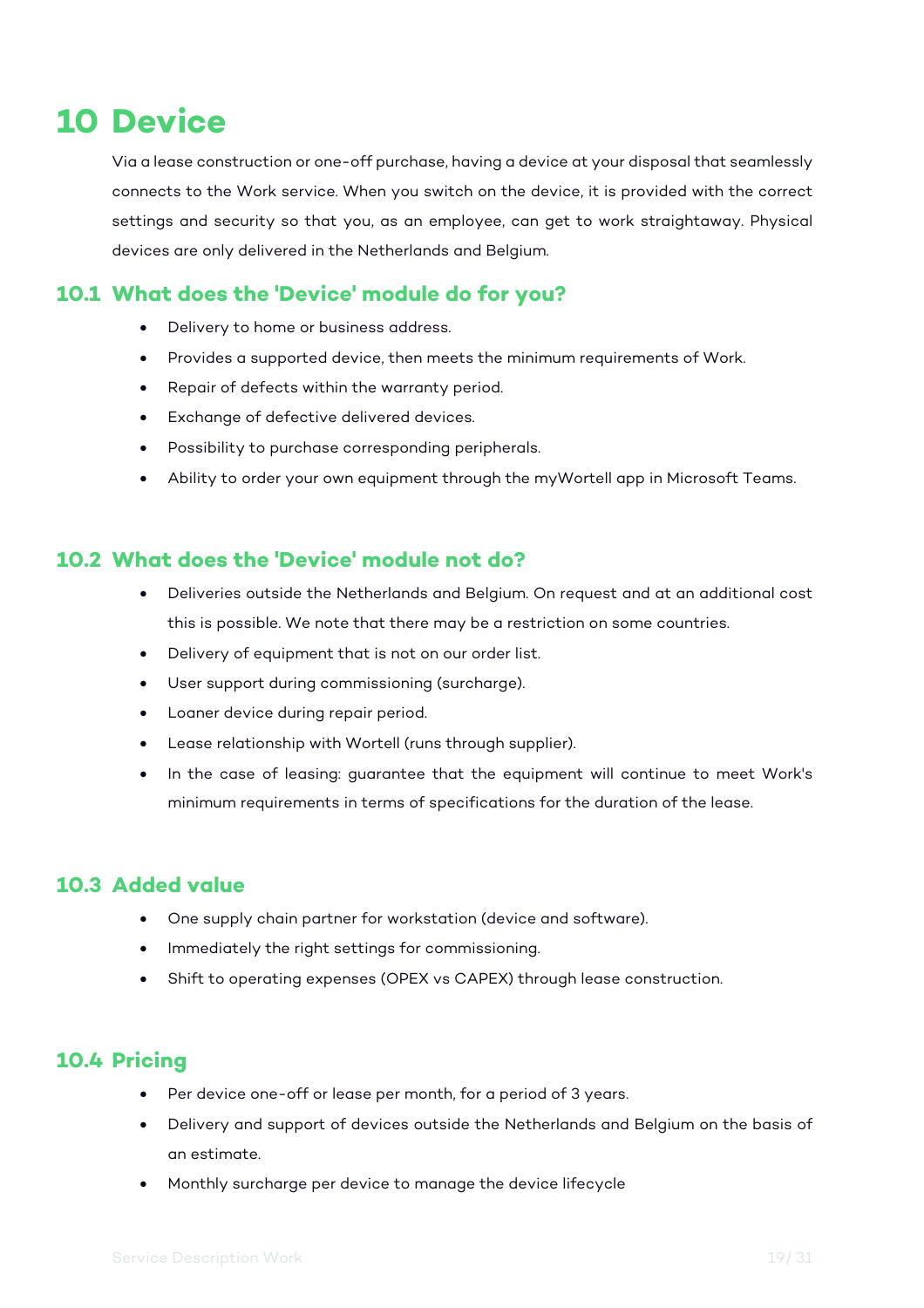### **11 Corporate identity**

Add organization-specific logos, colors, desktop background, email signature to Work.

#### **11.1 What does the 'Corporate Identity' module do for you?**

- Automatically add a signature under email from Outlook.
- Login windows, the web version of Microsoft 365 and the Administration Portal show logo, background image and colors where possible.
- App Launcher displays logo, background image and colors.
- Windows 10 workstations display a custom login window, a custom desktop image, and matching colors.

#### **11.2 What does the 'Corporate Identity' module not do?**

- Creation of e-mail templates.
- When purchasing the Device module: adjust packaging to organization-specific Corporate Identity style.
- On MacOS, offer different desktop images, logos and colors.
- On MacOS offer a custom App Launcher.

#### **11.3 Added Value**

- Increased recognition of the workplace environment.
- Easier to contact employees, thanks to contact details at the bottom of the email.
- Employees have easy access to all professional-looking communication.

#### **11.4 Pricing**

• Additional monthly price per employee.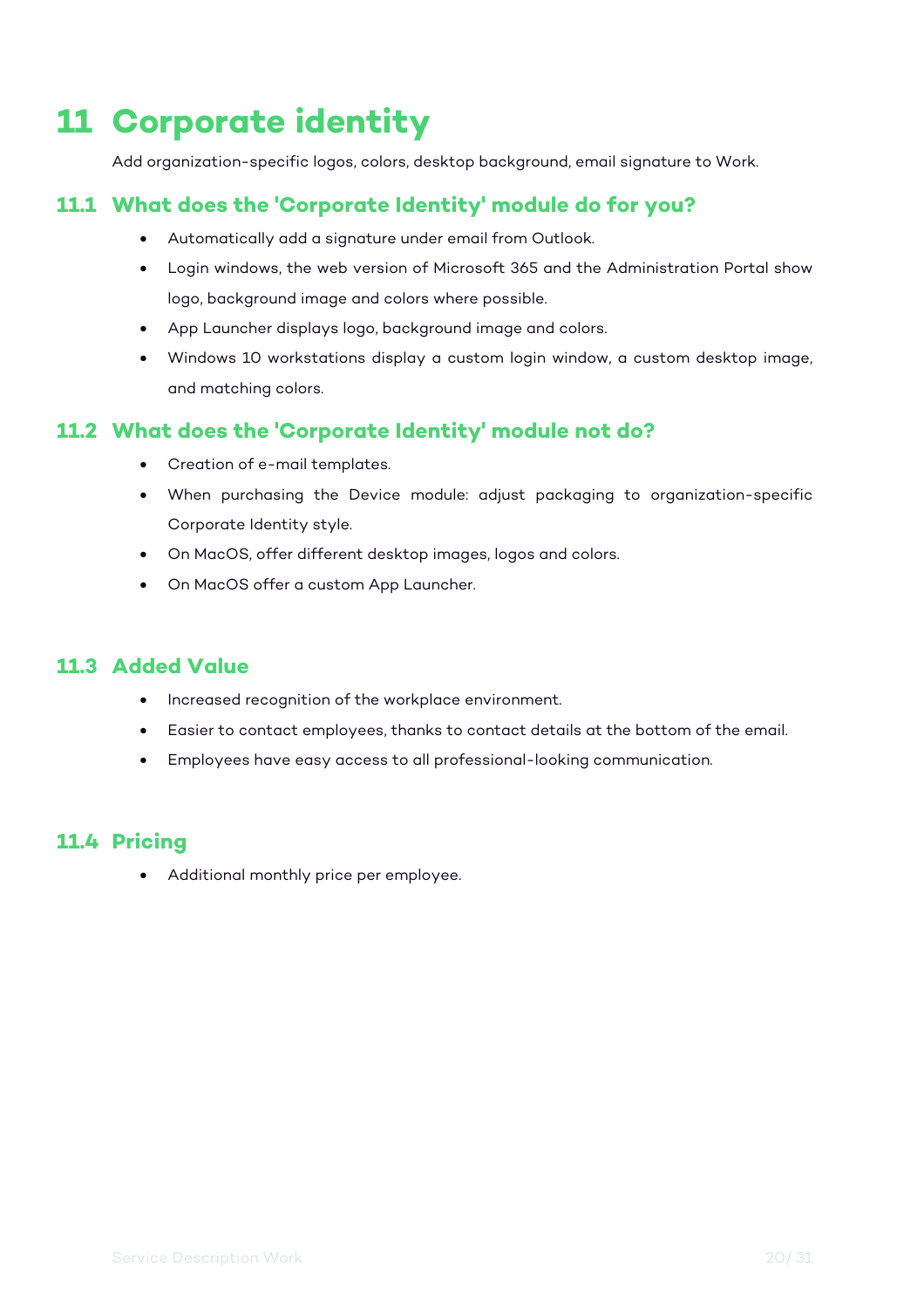### **12 Secure mailing**

Demonstrated ability to exchange digital e-mail messages in accordance with NTA 7516.

#### **12.1 What does the 'Secure Mailing' module do for you?**

- Expand Exchange Online with a transport link to the secure mail environment.
- View and respond to messages via a web portal.
- Verification of the recipient is done via a temporary code, which is sent by SMS.
- Verification information is entered at the time of transmission, without requiring an add-in.
- Setting up and maintaining infrastructural preconditions such as DNS records.
- Activating and setting up Microsoft Information Protection, only meant in combination with e-mail.

#### **12.2 What does the 'Secure Mailing' module not do?**

• Automatic recognition of sensitive document content (surcharge).

#### **12.3 Added value**

- (Partially) implemented 'controls' from BIO and NEN7510
- A setup system to be able to facilitate protection of sensitive information.
- Unified user experience on Windows 10, MacOS, iOS, Android and web.

#### **12.4 Pricing**

- Monthly price per employee.
- Automatic recognition and protection of sensitive document contents at extra cost.

#### **12.5 Required Licenses**

- F5 Security & Compliance (Add-on per user, for Microsoft 365 F3)
- E5 Compliance (Add-on per user, for Microsoft 365 E3)
- Microsoft 365 E5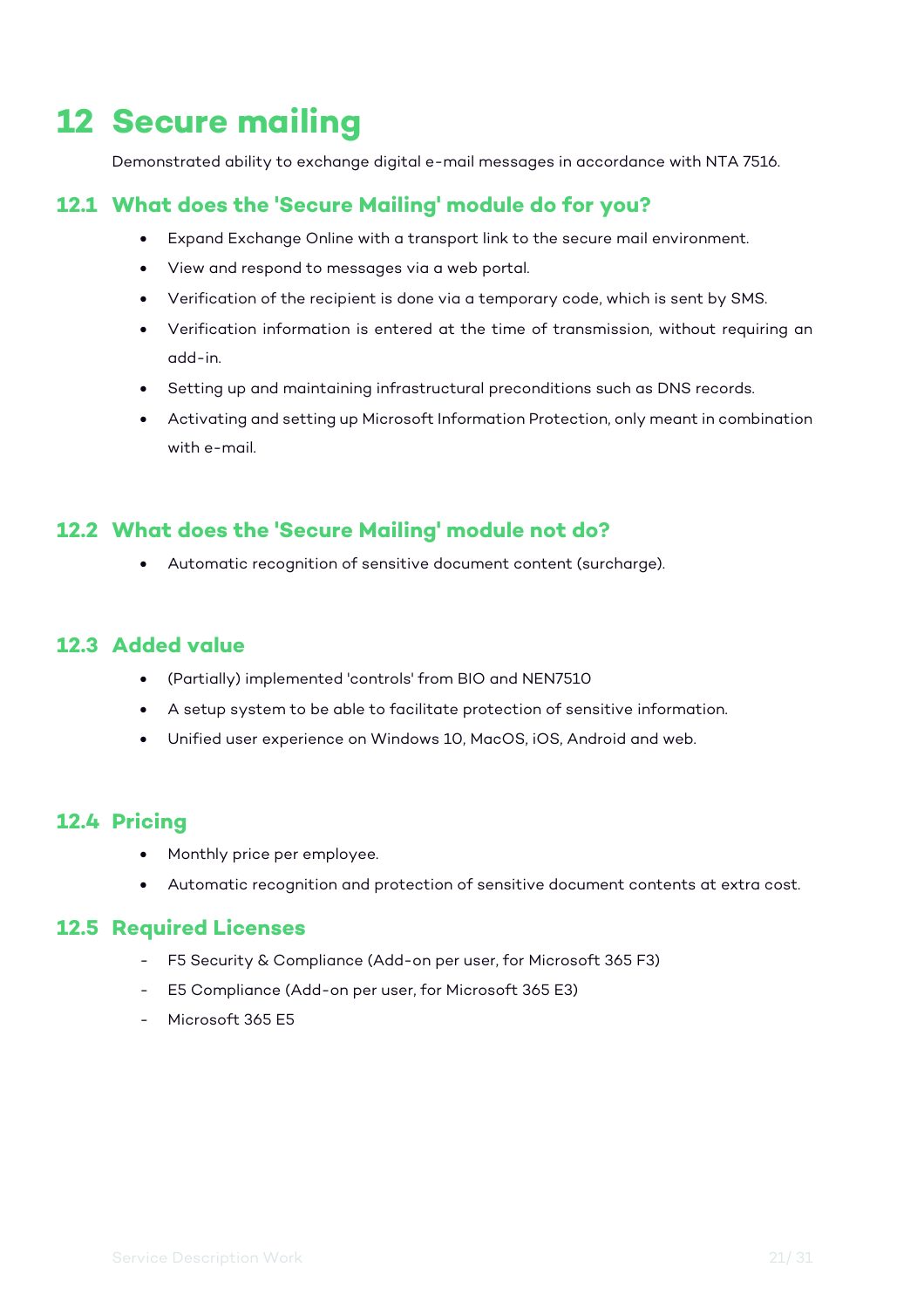### **13 Certificates**

Provides trusted digital certificates from a private cloud-based certificate authority.

#### **13.1 What does the 'Certificates' module do for you?**

- Provides a private Certificate Authority in Microsoft Azure.
- Provides an interface to Microsoft Endpoint Manager for distribution of certificates to Windows 10 workstations.
- Ability to provide transparent access (no logon prompts) to your wireless networks based on certificates (WPA2/3 Enterprise).
- Enables communication of (supported) network devices based on the Online Certificate Status Protocol (OCSP).
- Offers the possibility to provide hybrid environments (where login is still primarily done using Active Directory) with a digital certificate login.
- Manage Azure Key Vault environment for secure storage of certificates in the cloud.

#### **13.2 What does the 'Certificates' module not do?**

- Modifications to network infrastructure, including Wi-Fi access points.
- Replacement of network infrastructure.
- Distribute certificates to macOS-based workstations or mobile devices.
- Communication via RADIUS (surcharge)

#### **13.3 Added value**

- Concrete step towards login without password.
- Robust protection of wireless networks.

#### **13.4 Pricing**

- Additional monthly price per employee.
- Costs for using Azure, via your own Azure tenant

#### **13.5 Required Licenses**

- Azure Subscription
- Azure App Service
- Azure Key vault (without HSM)
- Microsoft Endpoint Manager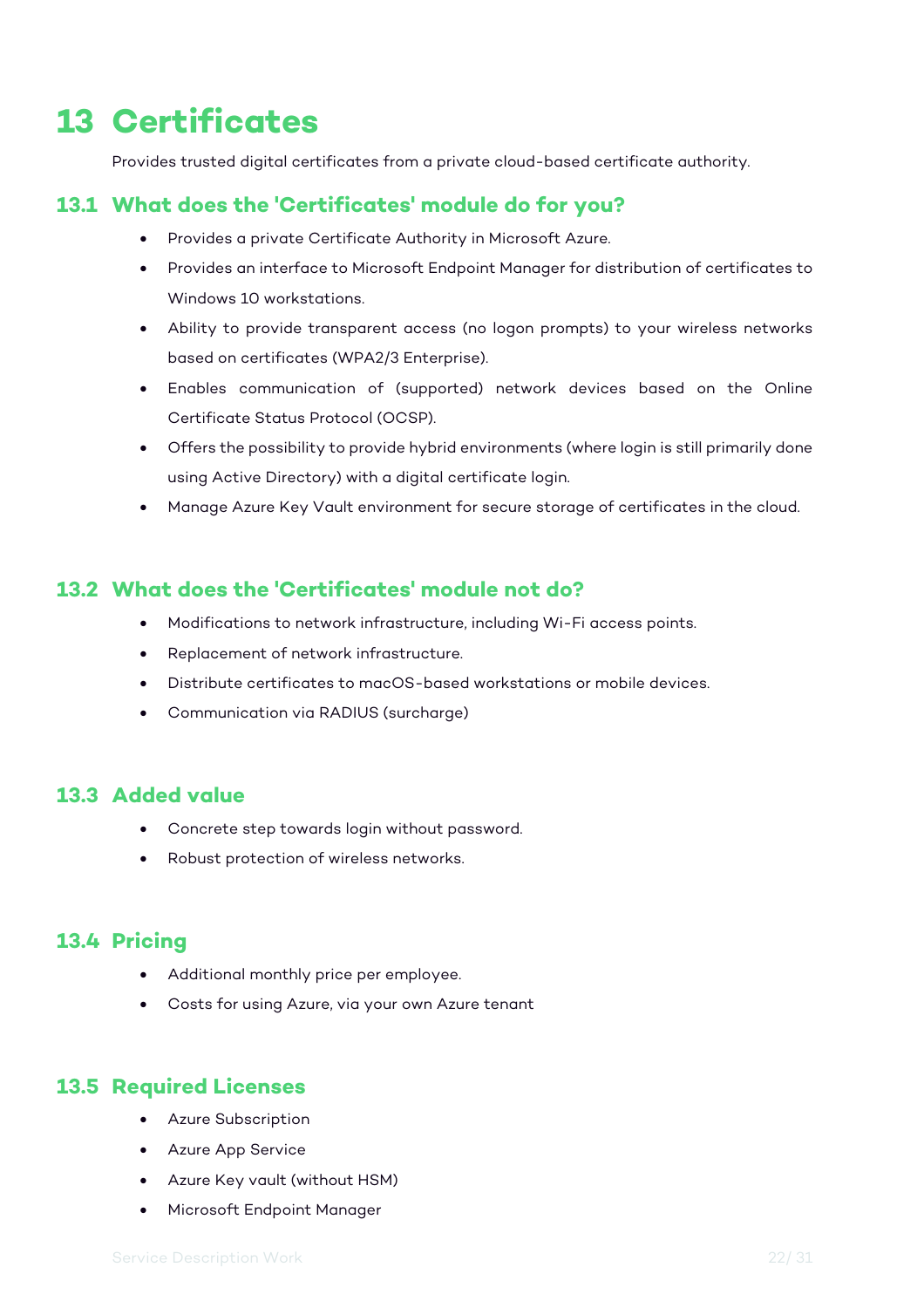### **14 Regulation**

With this module we set up the cloud backend in such a way that it is technically in line with the requirements of ISO 27001, NEN7510 and BIO. This means that the technical settings are basically correct so you can work towards a workplace that is compliant with these standards.

#### **14.1 What does the 'Regulations' module do for you?**

- Basic setup of Microsoft Information Protection
- Configuration of 4 labels to classify information in Microsoft Information Protection
- Configure and update retention policies in Microsoft 365 for documents and e-mail.
- Configure and keep up to date with Unified Audit Logging in Microsoft 365.
- Up-to-date overview (export) of the placed configuration for possible audits

#### **14.2 What does the 'Regulations' module not do?**

- Setting up the information security management system
- Setting up a secure mail solution in Microsoft 365 that complies with the NTA 7516 (additional cost via the Secure mail module).
- Helping employees to work consciously in a safe manner (additional cost via the Security Awareness module).
- Shifting the responsibility for information security completely or partly to Wortell (in principle, the organization is always responsible).
- Advanced, proactive protection against hacks and threats by our security service (additional charge for module 24.7 Security).
- Certification of Work for a standard (certification is about your organizations, not a specific product).
- Maintain and update the technical setup if the standard changes or if the settings are changed by an employee.

#### **14.3 Added value**

- Extend the secure basis of Work with technical measures that can (partially) demonstrate compliance with formal security standards.
- Be able to distinguish between the sensitivity of information.
- Be able to enforce retention policies.
- Ability to view and trace changes to the Work environment from a central system, while retaining history.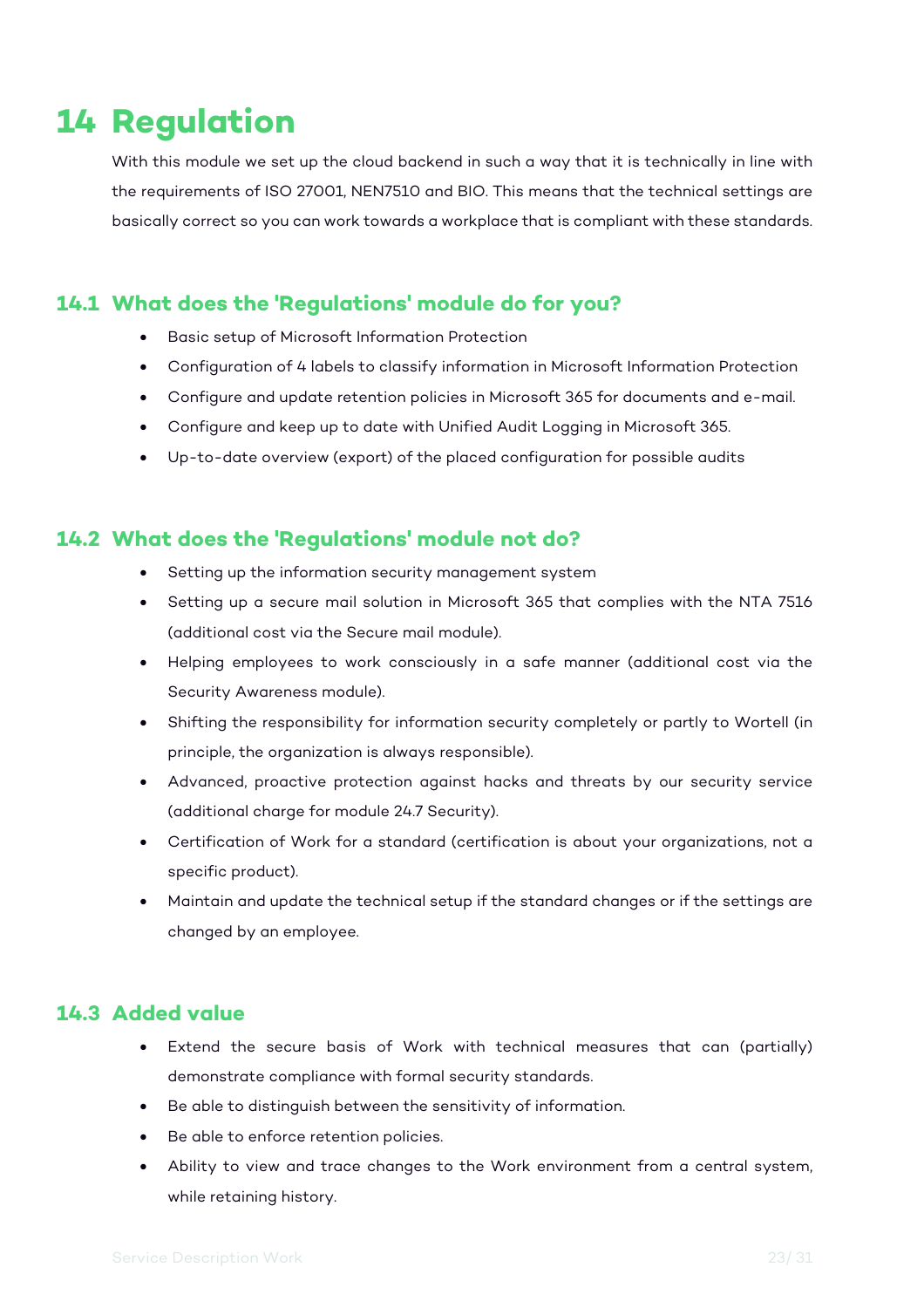#### **14.4 Pricing**

• Surcharge per tenant per month.

#### **14.5 Required Licenses**

This functionality can be applied to two versions: Basic Audit and Advanced Audit. For Basic Audit the following licenses are required:

- Microsoft 365 E3
- Microsoft 365 F3
- Microsoft 365 Business Premium

For basic audit the retention period is 90 days.

Microsoft 365 Advanced Audit can be activated if the following licenses are present per user:

- Microsoft 365 E3 + E5 Compliance
- Microsoft 365 E5
- Microsoft 365 F3 + F5 Security & Compliance

With advanced audit the retention period is 1 year, and this can be extended to 10 years with the 10 Year Audit Log Retention Add On per user.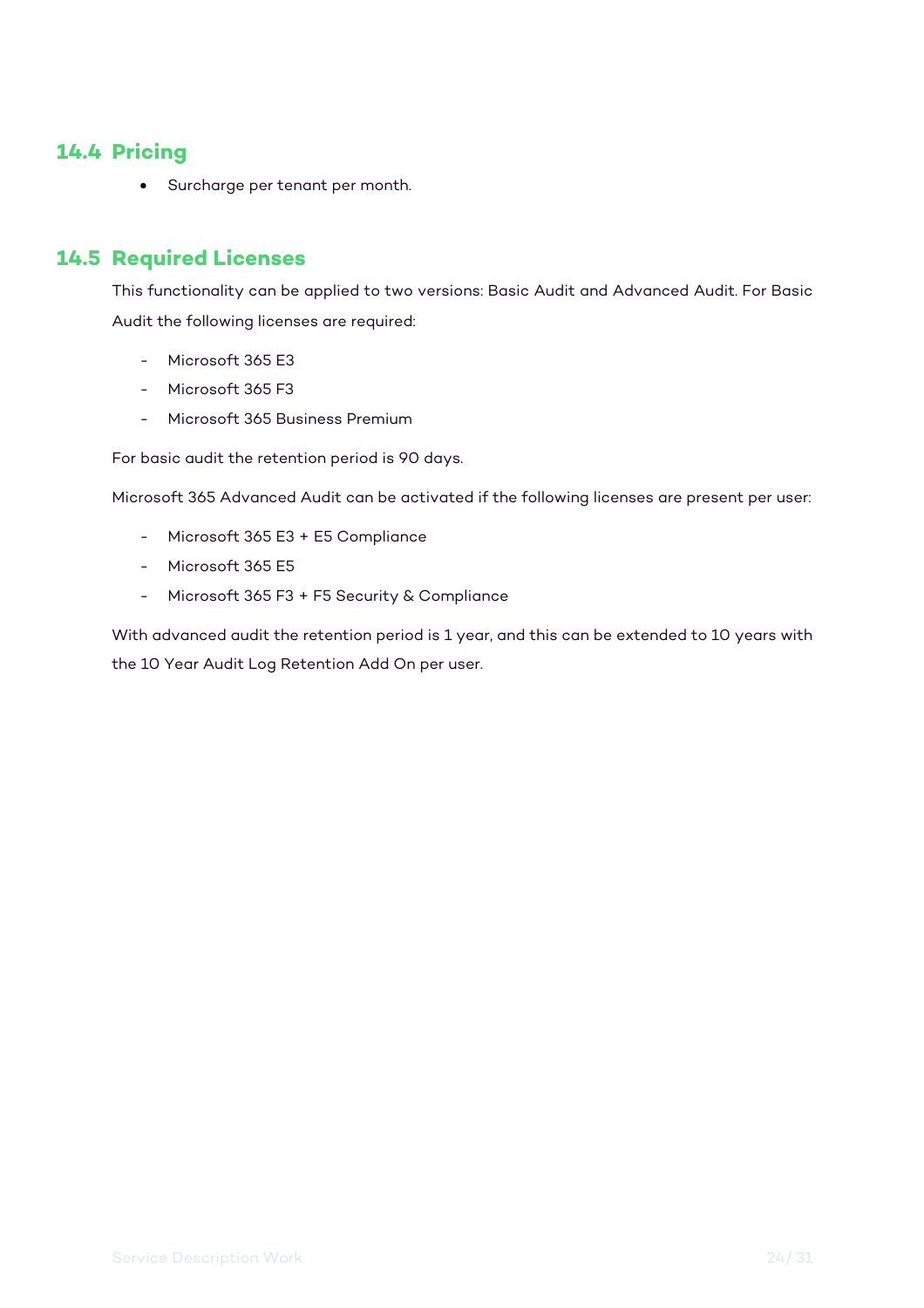### **15 Mobile Device Management**

Technical management of Google (Android) and Apple (iOS and iPadOS) mobile operating systems. Allows management of settings and applications (on supported devices).

#### **15.1 What does the 'Mobile Device Management' module do for you?**

- Extend Work with the ability to technically manage supported mobile devices via Mobile Device Management (MDM).
- Activation and updating of the required business management mechanisms from Google (Android Enterprise) and/or Apple (Apple Business Manager or Apple School Manager).
- Make the basic Work apps available (Microsoft Authenticator, Microsoft Intune Company Portal, Microsoft Office, Microsoft Teams, Microsoft Outlook and Microsoft Defender for Endpoint).
- Set up and update basic device security settings, including enforcing a PIN code at startup and encrypting local data (if the device supports it).

#### **15.2 What does the 'Mobile Device Manager' module not do?**

- Extensive organization-specific setups.
- Offer and/or set up additional apps (additional cost).
- Full management of unsupported equipment.
- Linking existing business smartphones and tablets.
- Treat regularly purchased Apple devices as business equipment (at the time of purchase, it should already be explicitly stated that these devices should be treated as business equipment)
- Provision of suitable smartphones and tablets (additional cost via the Device module)
- To manage settings not supported by the device vendor.
- Supplying and supporting the use of mobile data subscriptions

#### **15.3 Added value**

- Deliver business smart phones and tablets in a standardized and controlled way, with the delivery process being highly automated.
- Ability to customize corporate smartphones and tablets
- Ability to remotely wipe business smartphones and tablets (if connected).
- Offering (some) business apps, without user intervention.
- Controlling security at the device level, such as a PIN code at startup.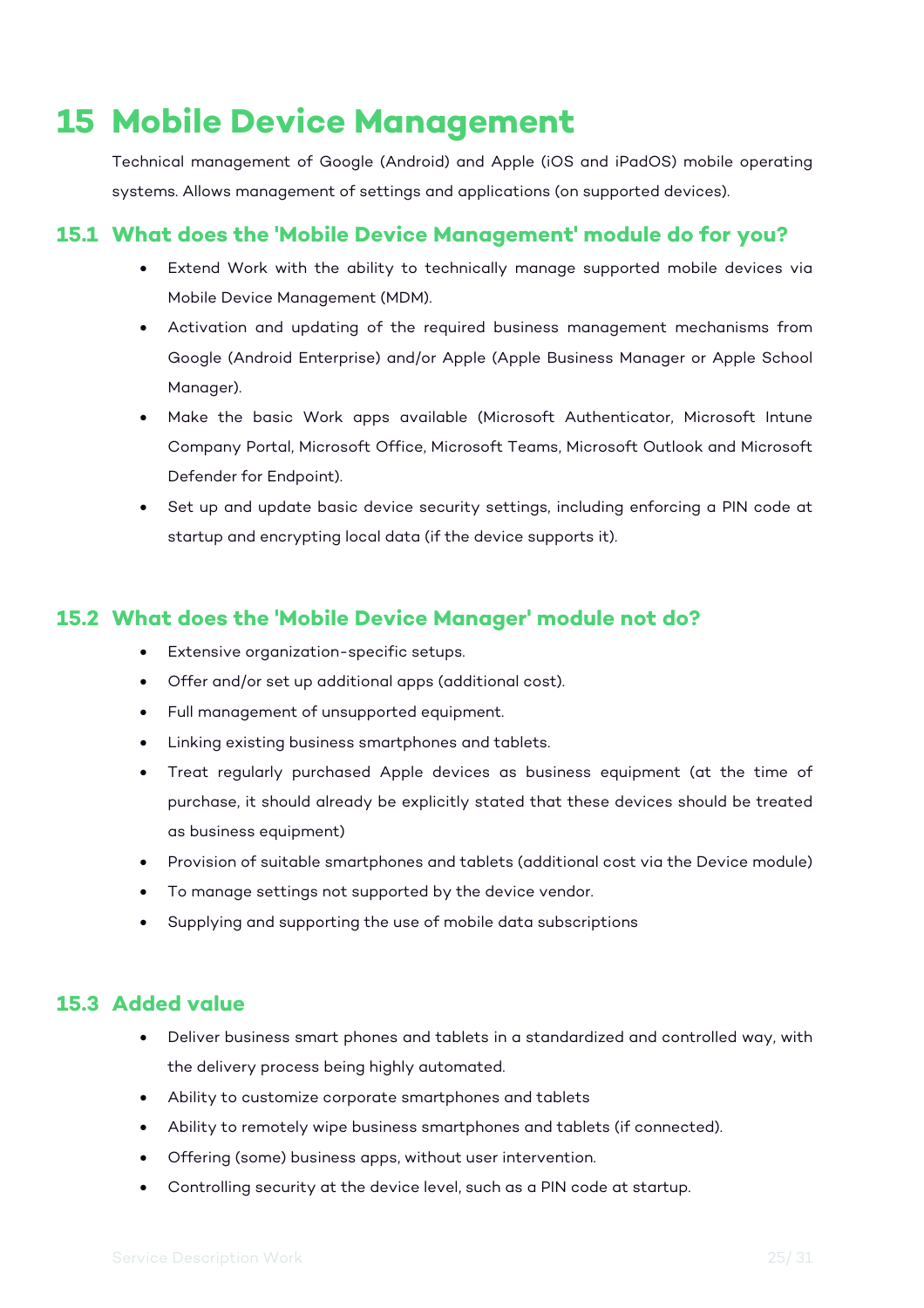#### **15.4 Pricing**

- Surcharge per device per month
- Surcharge per additional profile (apps and settings) per month.

#### **15.5 Required Licenses**

This module depends on Microsoft Intune which is part of:

- Microsoft 365 F3
- Microsoft 365 E3
- Microsoft 365 E5
- Microsoft 365 Business Premium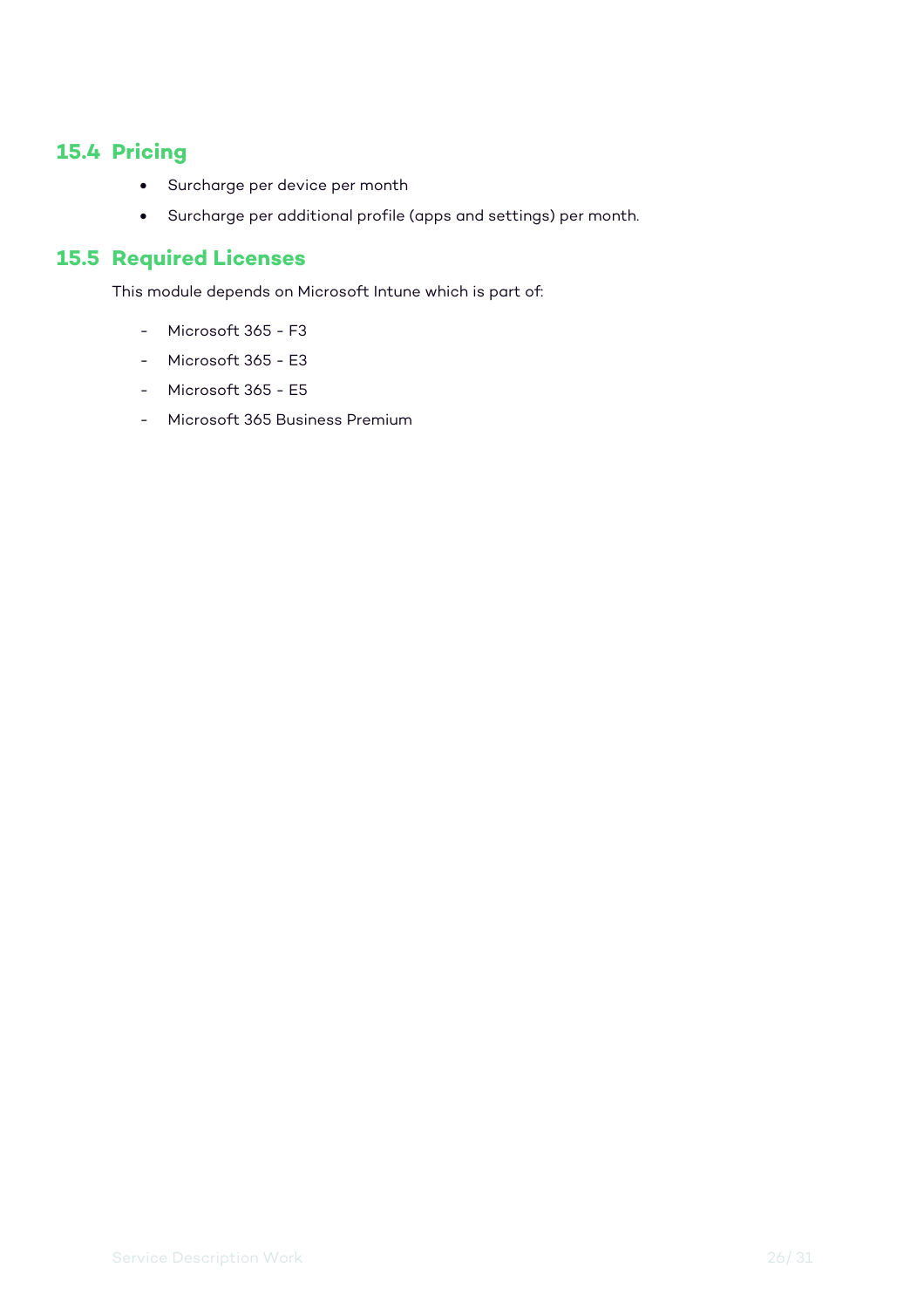### **16 Virtual Desktop**

Makes it possible to use Work as a fully Virtual Desktop, if using your own device is not desirable or possible. A Virtual Desktop runs in Azure and uses the power and scalability of the Cloud. We also bring traditional Windows applications to the Cloud to offer them transparently as a published app on any type of device. This module also provides the ability to quickly and easily scale up when additional workstations are required or when there is a need for more computing power. By being able to use large numbers of centrally managed workstations for a limited period of time. As part of this module, we also provide the daily management, monitoring, maintenance and innovation of the platform. A Virtual Desktop, full serviced.

#### **16.1 What does the 'Virtual Desktop' module do for you?**

- Manage a complete Virtual Desktop environment based on Windows 10 multi-session within the Azure Virtual Desktop (AVD) platform.
- Manage a Virtual Desktop as a personal (1:1) workplace or as a shared virtual (1:n) workplace.
- Accessible from a wide range of devices and locations without compromising security, as long as an Internet connection is available.
- Periodically update the operating system of the Virtual Desktop and the Microsoft 365 Enterprise applications such as Microsoft Edge, Word, Excel, PowerPoint, OneNote, Teams within the Virtual Desktop.
- If deployed to provide legacy apps: integration with Windows 10 allows for transparent operation of the app as if it were locally present on the device.
- Virtual workstations are automatically offered on the basis of need: no requests make the workstations inactive, thus optimizing costs.
- Overviews based on telemetry that provide insight into consumption.
- Structural innovation to AVD platform based on recent developments

An overview of all management tasks and processes related to the Virtual Desktop is described in the 'Virtual Desktop - Management Tasks' document.

#### **16.2 What does the 'Virtual Desktop' module not do?**

- Periodic updating of additional applications (additional cost via the Apps module).
- Adding additional applications (additional cost via the Apps module).
- Supply, connect, configure and manage thin clients.
- Optimal performance from locations where Azure regions do not yet have an AVD control plane available.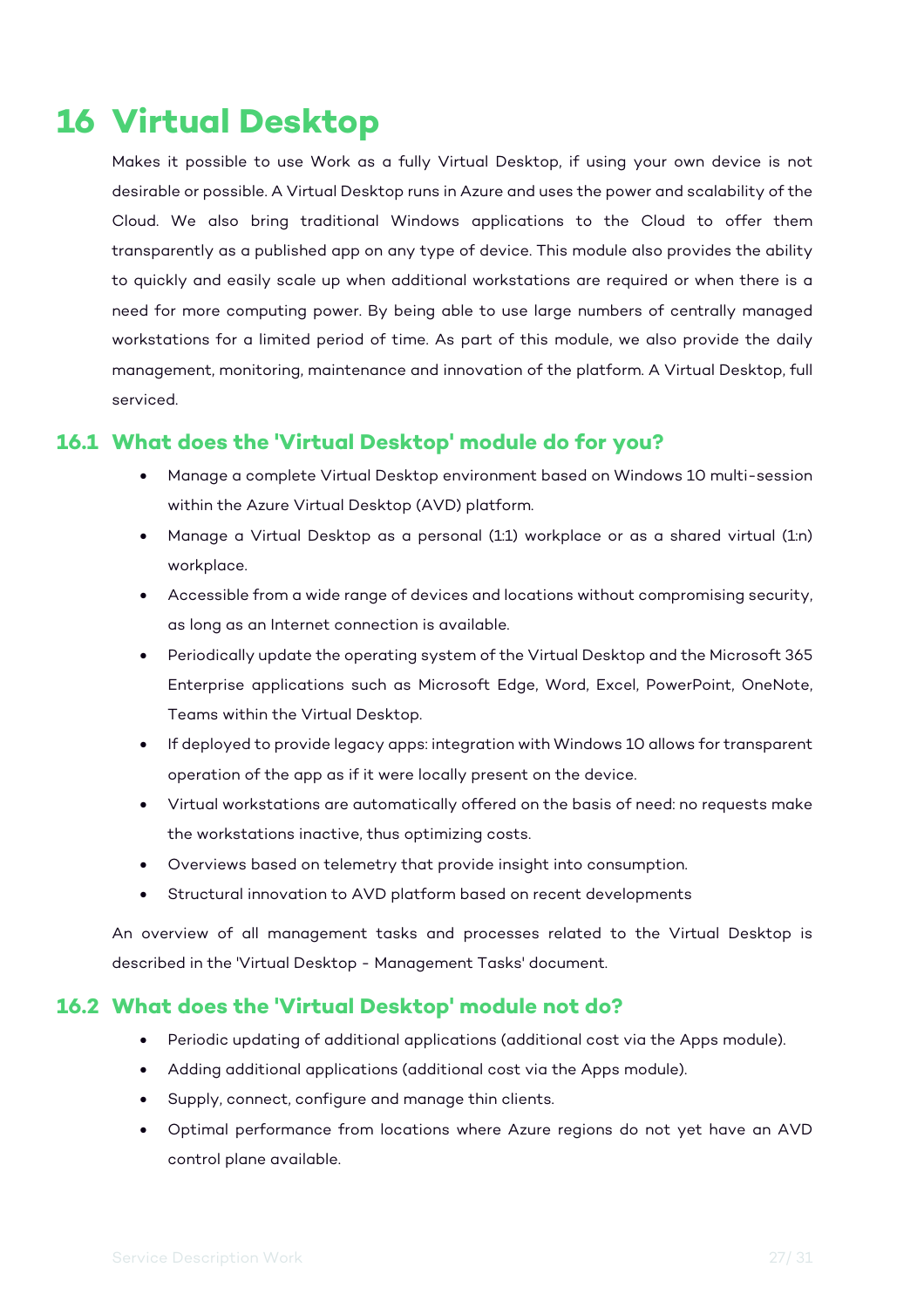• Only make applications visible where the user has permissions (additional cost for *app masking*)

#### **16.3 Added value**

- Work from a wide range of devices from different locations
- Leveraging the power and scalability of the Azure platform based on a consumption model.
- A centrally managed workplace environment in the cloud.
- Support for other usage scenarios (e.g. shared workspace).
- Being able to scale up the number of workstations if extra workstation capacity is temporarily required.
- Making the same apps available in both physical and virtual forms of the 'Work' workplace

#### **16.4 Pricing**

- Surcharge per virtual workstation tenant and pool per month.
- Surcharge per virtual workstation image per month.
- Surcharge based on actual Azure usage (in terms of processing power and storage space).

#### **16.5 Required licenses**

- Windows 365 CAL / Windows RDS CAL (only in the exceptional case of a server operating system) or Microsoft 365 F3/E3/E5/Business premium per user.
- Azure consumption related to:
	- o Virtual Machines
	- o Storage
	- o Networking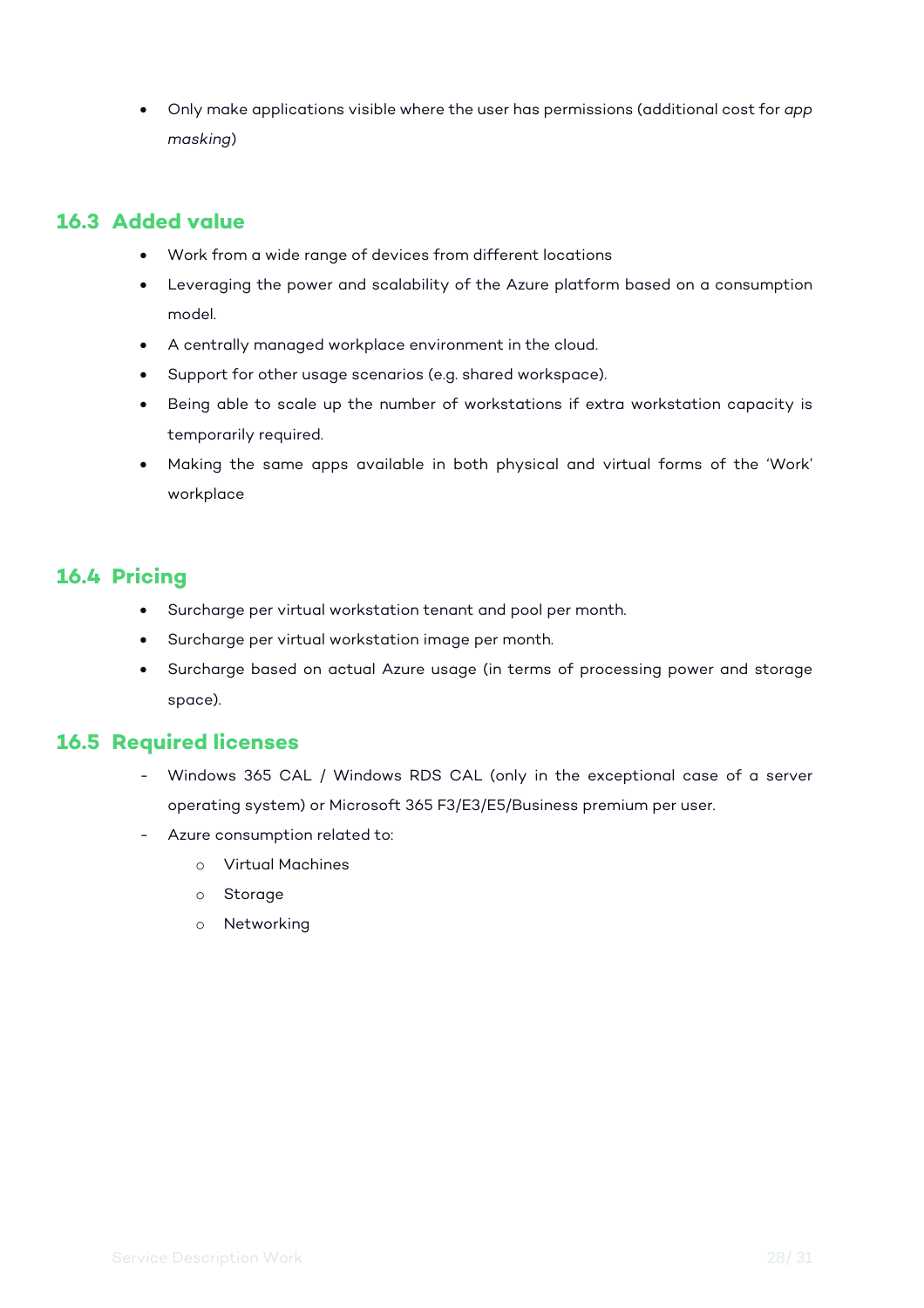### **17 End user support**

End users of Work can contact us to ask functional support questions when using a number of components of Work, including the use of Office applications, Microsoft Teams, Windows 10, MacOS and printing.

We will help you in English or Dutch and at extra cost in French or German. You have the choice to purchase this support during the next Service Window. Different pricing applies per Service Window. You choose 1 Service Window per organization.

- Office hours during weekdays (07.30 18.30 CEST)
- 16 hours per day during weekdays (07.00 23.00 CEST)
- 24 hours a day during working days
- 24 hours a day, 7 days a week

#### **17.1 What does the 'End user support' module do for you?**

- Support for questions related to the use of the Microsoft Office Applications Word, Excel, PowerPoint, Outlook, Teams, OneNote
- Support for questions related to using Microsoft Edge
- Support for support questions about using email via Microsoft 365
- Support for questions related to the use of OneDrive for Business
- Support for questions related to using Windows 10
- Support for questions about using MacOS
- Support questions about connecting to the Virtual Desktop
- Support for support questions via the Work equipped workstation

#### **17.2 What does the 'End user support' module not do?**

- Support for iOS and Android
- Support for peripherals (e.g. adding a printer at home)
- Support for network connections (e.g. working from an Internet café)
- Languages other than French, German, Dutch or English
- Support for components or applications other than those listed above (in Section 18.1)
- Spending more than 30 minutes per (support) question
- No 1-on-1 training sessions
- Technical support on equipment, even if equipped with Work

#### **17.3 Added value**

• Helping end users get back to work as quickly as possible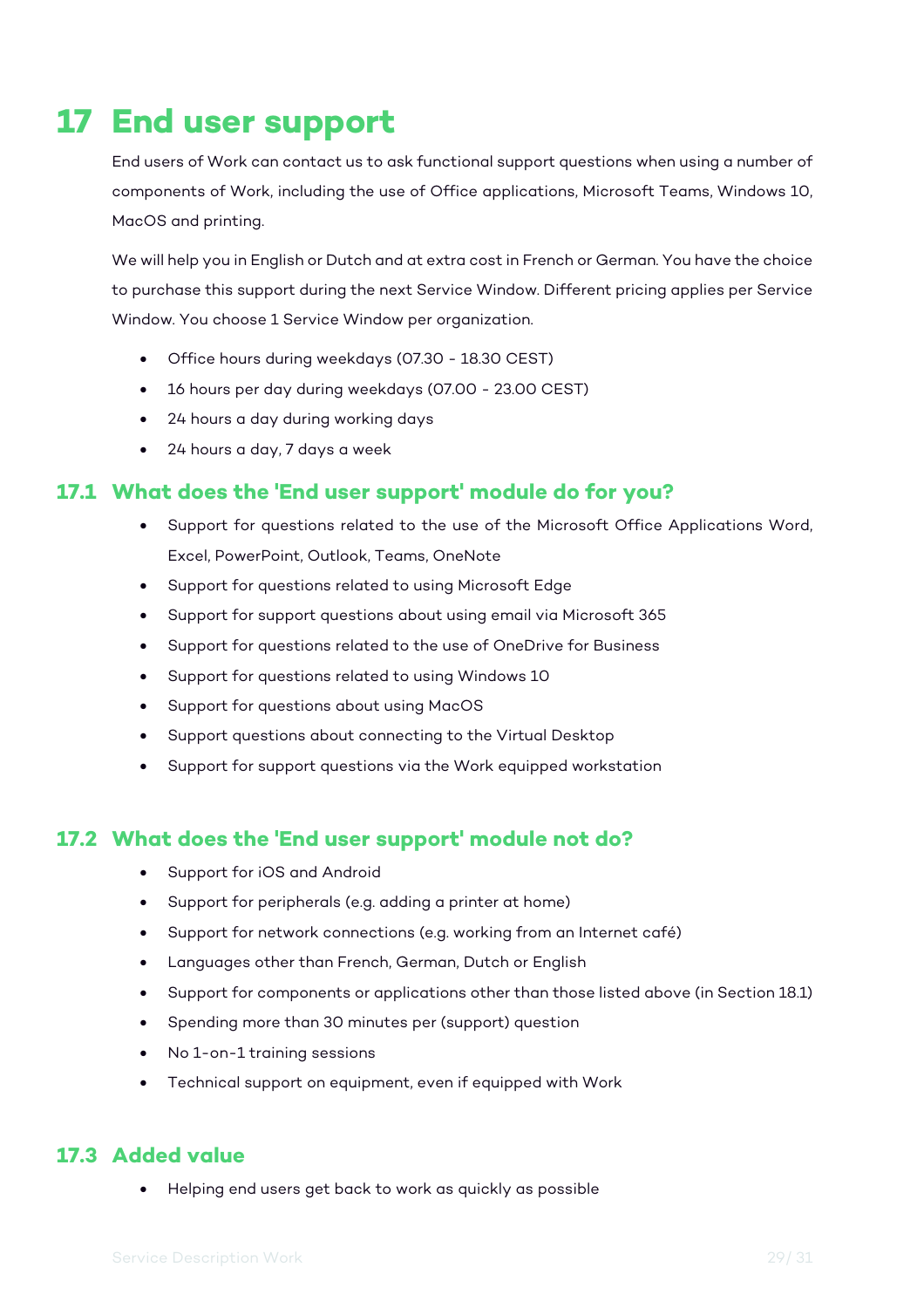- Less burden on your own IT support department
- Better use of available technology.

- Per user per month (depending on the Service Window)
- Surcharge per user per month for additional language (e.g. French, German)
- Surcharge per user per month for support on the virtual workstation